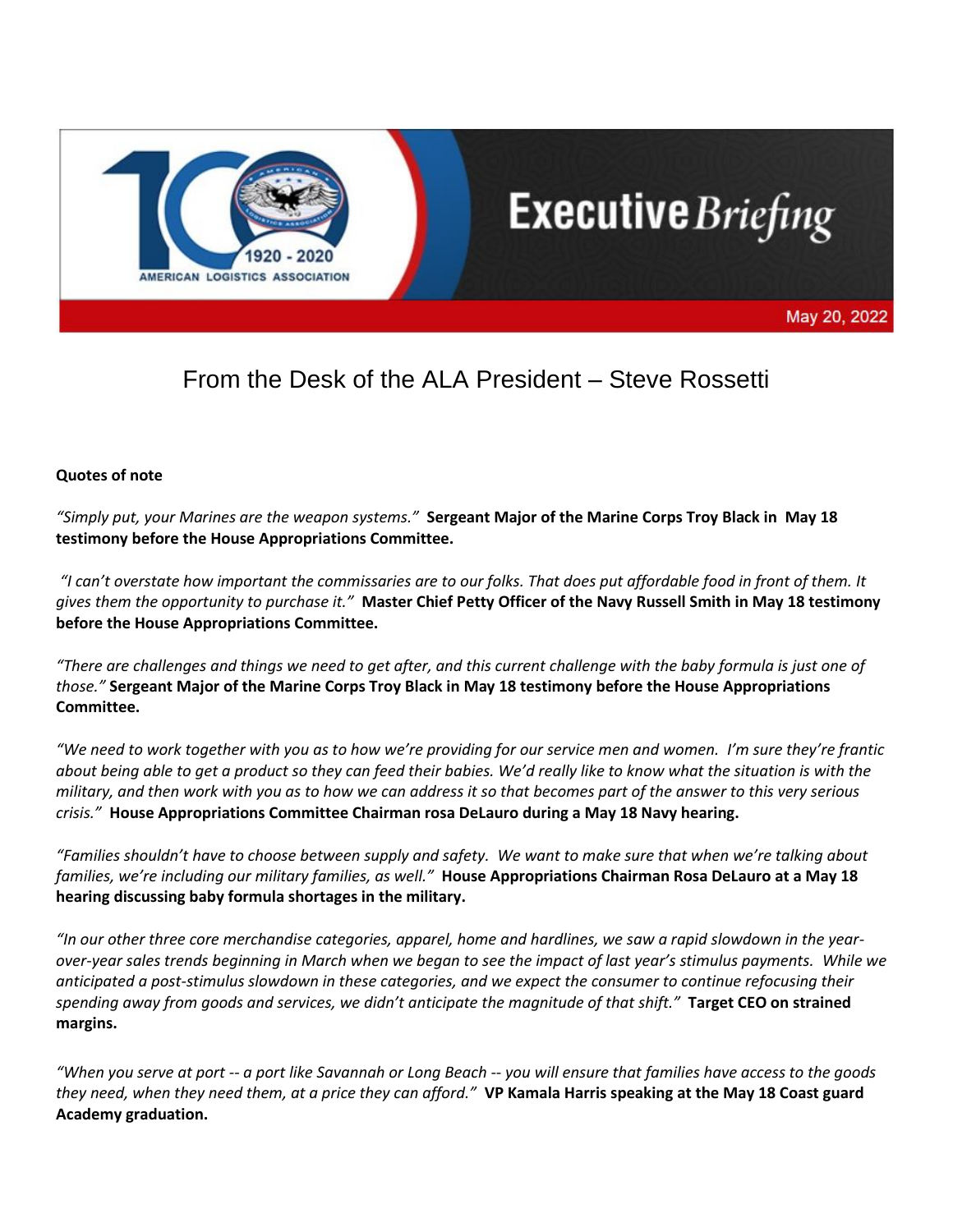*"I think there's going to be a fundamental commitment to significantly enhance the NATO presence on the eastern flank," he said, including air, land, and sea assets. "That's important because NATO has never said that. It's a huge change in NATO policy."* **Ivo Daalder, a former U.S. ambassador to NATO who now heads the Chicago Council on Global Affairs.**

*"Not two years into a pandemic, and we have warning lights flashing. If you want to work at Buc-ee's along I-35 in Texas, you can do it for [a] \$25-an-hour starting salary. You can start at Target for \$29 an hour with educational benefits. So, you start looking at the competition: Starbucks, Google, Amazon. The battle for talent amidst this current labor shortage is intense."* **Maj. Gen. Ed Thomas, the Air Force Recruiting Service commander on recruiting difficulties.**

*"The USO and Kroger have long worked together to support our military service men and women and their families. We're introducing three new mobile kitchen units in the next two years to take our partnership to the next level. Together, we'll bring warm meals and taste of home to service members wherever they are – at military installations, providing food at USO centers, or disaster relief services in our communities. This new Kroger-USO mobile kitchen fleet will be at the center of our shared mission to nourish our neighbors."* **Denise Osterhues, Kroger's senior director of sustainability & social Impact, announcing a joint effort to aid military families.**

*"Senior leaders are aware that this is poor timing for a reduction in rate and are working to determine a way forward.*" **Lieut. Col. Micah Neece, the 86th Comptroller Squadron commander at Ramstein Air Force Base on the announcement of reductions in cost-of-living allowances in Europe. said in a statement.**

*"Bud shared his thoughts on the criticality of the support provided by Team Exchange, saying, 'It means so much to us for those who have been deployed — there was always an exchange, an annex, a trailer — you mustered it to the front lines. It is the nicest thing that happened to us. A cup of coffee, something warm."* **AAFES CEO Tom Shull on the passing of a friend of the military resale programs, former Reagan National Security Advisor Robert McFarlane**.

*"This is arguably the most challenging recruiting year since the inception of the all-volunteer force."* **Lt. Gen. David Ottignon, the Marine Corps officer in charge of manpower before the Senate April 27.**

*"The Golden Arches will shine no more in Russia."* **McDonald's CEO Chris Kempczinski, announcing the complete closure of all McDonalds operations.**

"The United States garment industry is losing about \$30 billion annually because of imports. To fix this, we need to put a prohibition on predatory payments through the piece rates, but we also need to give these companies the incentives to bring the manufacturing back to the U.S. or make it possible for them to start up here in the first place." **Senator Kirsten Gillibrand (D-NY), announcing legislation aimed at revitalizing the U.S. fashion industry**.

"*Bypassing regular air freighting routes will speed up the importation and distribution of formula and serve as an immediate support as manufacturers continue to ramp up production."* **The White House, announcing operation "Fly Formula".**

*"Both products were already being imported, but we moved shipments up and rushed via air to help fill immediate needs."* **From a Nestle statement announcing accelerated imports of baby formula from overseas sites to the U.S.**

*"Russia can rapidly mass military forces against NATO's eastern border and confront the Alliance with a short war and fait accompli."* **NATO document proposing that a division-size contingent of about 20,000 troops be tasked with speeding to each of the countries if they are under threat.**

*"This is an issue facing products from all sectors. While businesses did their best initially to absorb the increased costs, they can't continue to do that and survive. Therefore, there's no other option but to pass the added costs on to consumers. Prices of many often-cited items (gasoline, lumber, automobiles, etc.) have increased over the past several months and without some relief in the shipping arena, similar price increases will be seen across the board."* **Letter to the Federal Maritime Commission from the Food Industries Association on increased ocean carrier and port costs.**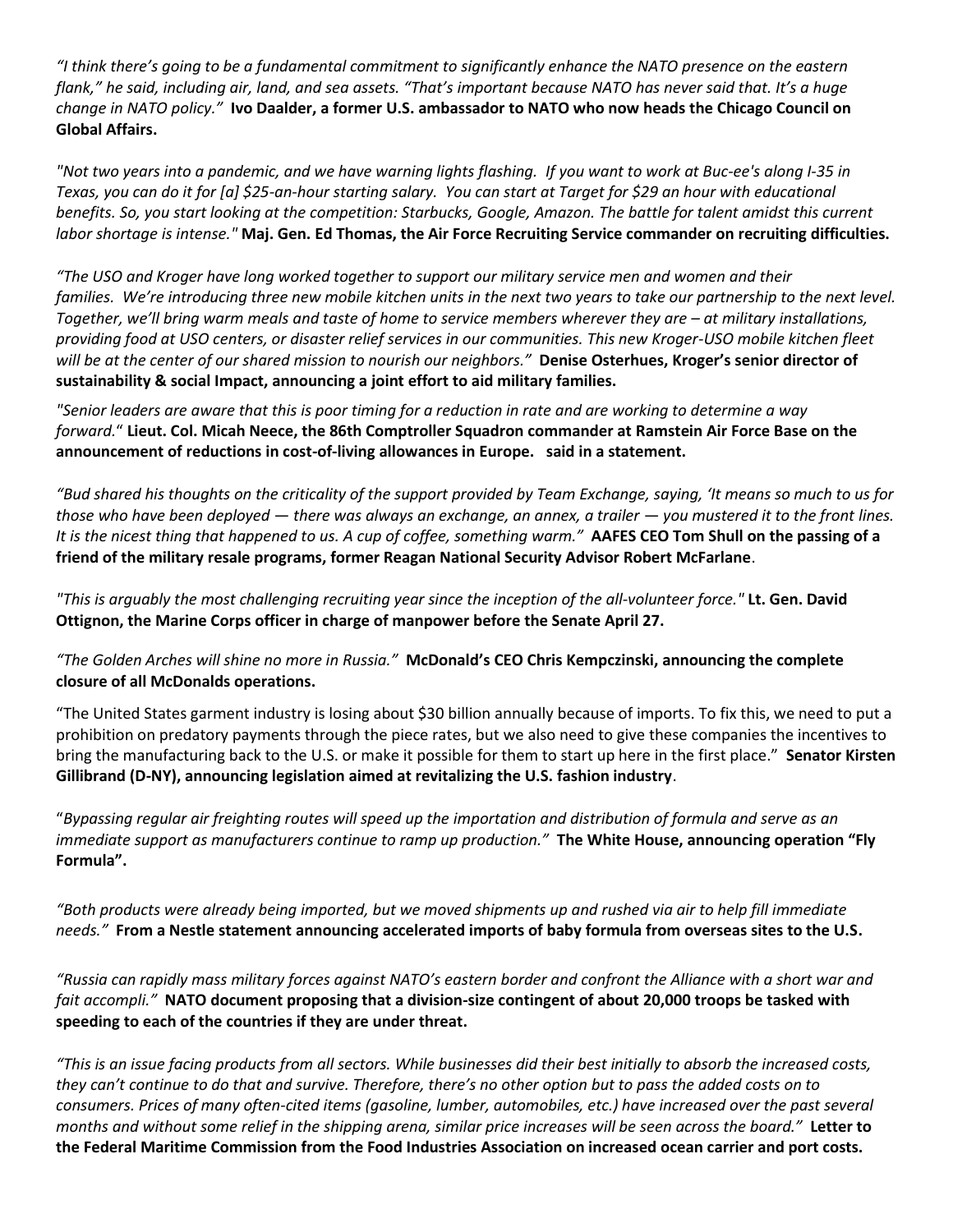*"The entire ocean carrier/port operations/logistics puzzle needs to be reviewed. Importers and exporters are often hit with charges for things over which they have no control, with no way to appeal those costs – whether they be drayage, repositioning, GRIs, etc. AFI again applauds the FMC for taking steps to address this situation and again calls for the FMC to work globally to address the entire logistics landscape."* **Bob Bauer President, Association of Food Industries**

*"Directing firms to prioritize and allocate the production of key infant formula inputs will help increase production and speed up in supply chains*." **May 18 White House fact sheet announcing the triggering of the Defense Production Act to address the baby formula shortage.**

*"…work with the Pentagon "over the next week" to use contracted aircraft to quicken imports of baby formula from overseas."* **From a May 18 POTUS letter to Health and Human Services Secretary Xavier Becerra and Agriculture Secretary Tom Vilsack.**

"We have also been aggressively activating brands and sizes not typically found in our previous baby formula assortment in an attempt to meet the demand." **NEXCOM spokeswoman Kristine Sturkie.**

*"Imports of baby formula will serve as a bridge to this ramped up production, therefore, I am requesting you take all appropriate measures available to get additional safe formula into the country immediately.* **POTUS letter to Department Secretaries calling for invoking the Defense Production Act to ramp up U.S. production and use of Defense aircraft to lift formula from overseas sites to the U.S.**

*"Walmart noted the impact of inflation on grocery pulled sales away from other categories as low-to-middle income shoppers are cutting back on non-essentials, resulting in overall flat transactions year-over-year." We believe rising food prices (double-digit inflation), will continue to have an outsized impact on the spending power lower/middle income customers (a core base), making it increasingly difficult for Walmart to maintain its sales/margin trajectory off of its massive \$400 billion sales base."* **Wall Street analyst.**

*"Higher food costs have prompted shoppers to shift their spending away from general merchandise, eating into profit".* **Walmart executives on an earnings call**.

*"We're implementing purchase limits because of increased demand and to ensure that everyone has equal access to essential items, and to prevent 'panic buying' where product is available. The availability of baby formula for all our stores is fluid right now and evolving daily. We are working with our distributors to increase our supply levels of these critical products.*" **DeCA Director and CEO Bill Moore**

*"Consumers are clearly being forced to make tougher decisions with inflationary pressures all around and seem to be pulling back in some discretion categories just as stimulus rolls off. On the expense side, freight and transportation costs were already at elevated levels, but are now seeing even more pressure with rising fuel costs that may not be passed on fully to consumers."* **Wells Fargo analyst Edward Kelly**

#### **By the numbers**

**25 percent**—drop in Target stock on May 18. Dollar Tree shares swung 14.4 percent lower, while Costco's shares cratered 12.5 percent and Dollar General's fell 11.1 percent.

**25 percent**—decrease in Walmart net last quarter.

**52 percent**—Target net income decrease in recent quarter.

**36 percent**—Drop in Amazon stock for the year.

**\$50,000**—Bonuses being offered to Army recruits to contend with a tight labor market.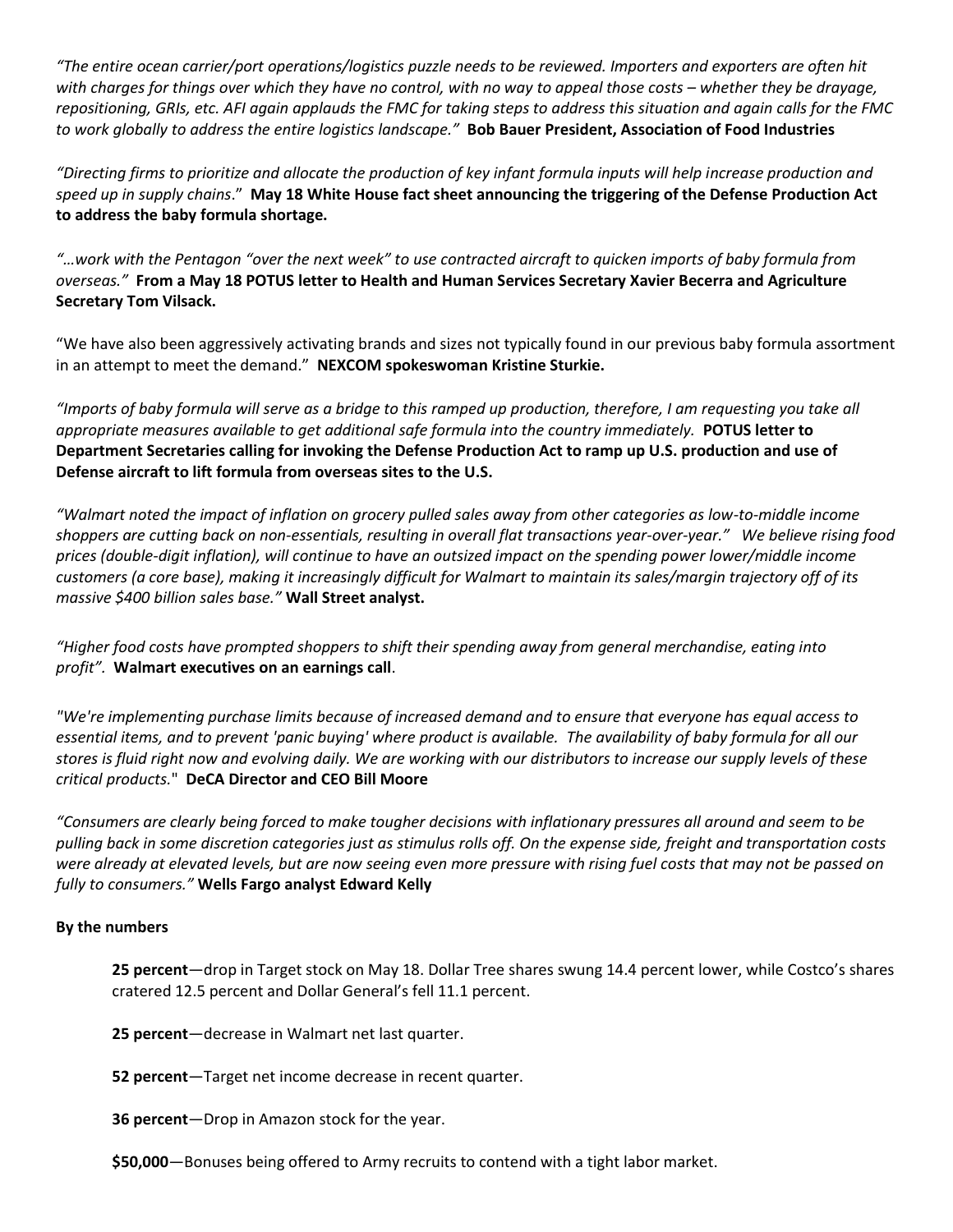**\$1.5 billion**—Marine Corps construction in Guam during FY 2023.

**30,000**—Marines deployed abroad.

**The agenda is coming together for ALA's Virtual Congressional Caucus and Public Policy Forum, June 8, 2022. [Register](https://protection.greathorn.com/services/v2/lookupUrl/a74196c2-f0fb-4cb7-930a-5f6d629a92c6/616/f7f4c1c290521c10732587372056f9b49c0ae21d)  [here.](https://protection.greathorn.com/services/v2/lookupUrl/a74196c2-f0fb-4cb7-930a-5f6d629a92c6/616/f7f4c1c290521c10732587372056f9b49c0ae21d)** 

**The following Congressional Members, White House and Pentagon officials, and beneficiary group representatives have been invited to speak during the forum and affirmative responses are being coordinated. Final speaker lineup and times for addresses to be determined:**

- The Honorable Gilbert Cisneros, Under Secretary of Defense for Personnel and Readiness has been invited to address the forum.
- First Lady Dr. Jill Biden's staff has been invited to address the forum concerning military family quality of life initiatives.

Mr. Berry Patrick, MWR and Resale Policy, Military Community and Family Policy, Office of the Secretary of Defense has been invited to address the forum and ALA is coordinating with Mr. Patrick directly.

- Mr. Bill Moore, Director of the Defense Commissary Agency (DeCA), has been invited to speak and ALA is in coordination with his staff for his appearance.
- A Beneficiary Group Panel has been invited to discuss ongoing and future initiatives:
- Senator Jim Inhofe (R-OK), Ranking Member, Senate Armed Services Committee has been invited to address the forum.
- Senator Tim Kaine (D-Va.), Senate Armed Services Committee has been invited to address the forum and ALA is in coordination with the Senator's staff.
- Senator Thom Tillis (R-NC), Ranking Member, Subcommittee on Personnel, Senate Armed Services Committee has been invited to address the forum.
- Senator Tammy Duckworth (D-IL), Chair, Airland Subcommittee, Senate Armed Services Committee has been invited to address the forum.
- Senator Lisa Murkowski (R-AK), Senate Appropriations Subcommittee on Defense has been invited to address the forum.
- Senator Brian Schatz (D-HI), Senate Appropriations Subcommittee on Defense has been invited to address the forum.
- Congressman Rob Wittman (R-VA-01), House Armed Services Committee has been invited to address the forum and ALA is in coordination with the Congressman's staff.
- Congresswoman Elaine Luria (D-VA-02), House Armed Services Committee has been invited to address the forum and ALA is in coordination with the Congresswoman's staff
- Congressman Joe Wilson (R-SC-02), House Armed Services Committee has been invited to address the forum and ALA is in coordination with the Congressman's staff.
- Congresswoman Betty McCollum (D-MN-04), Chair, House Appropriations Subcommittee on Defense has been invited to address the forum.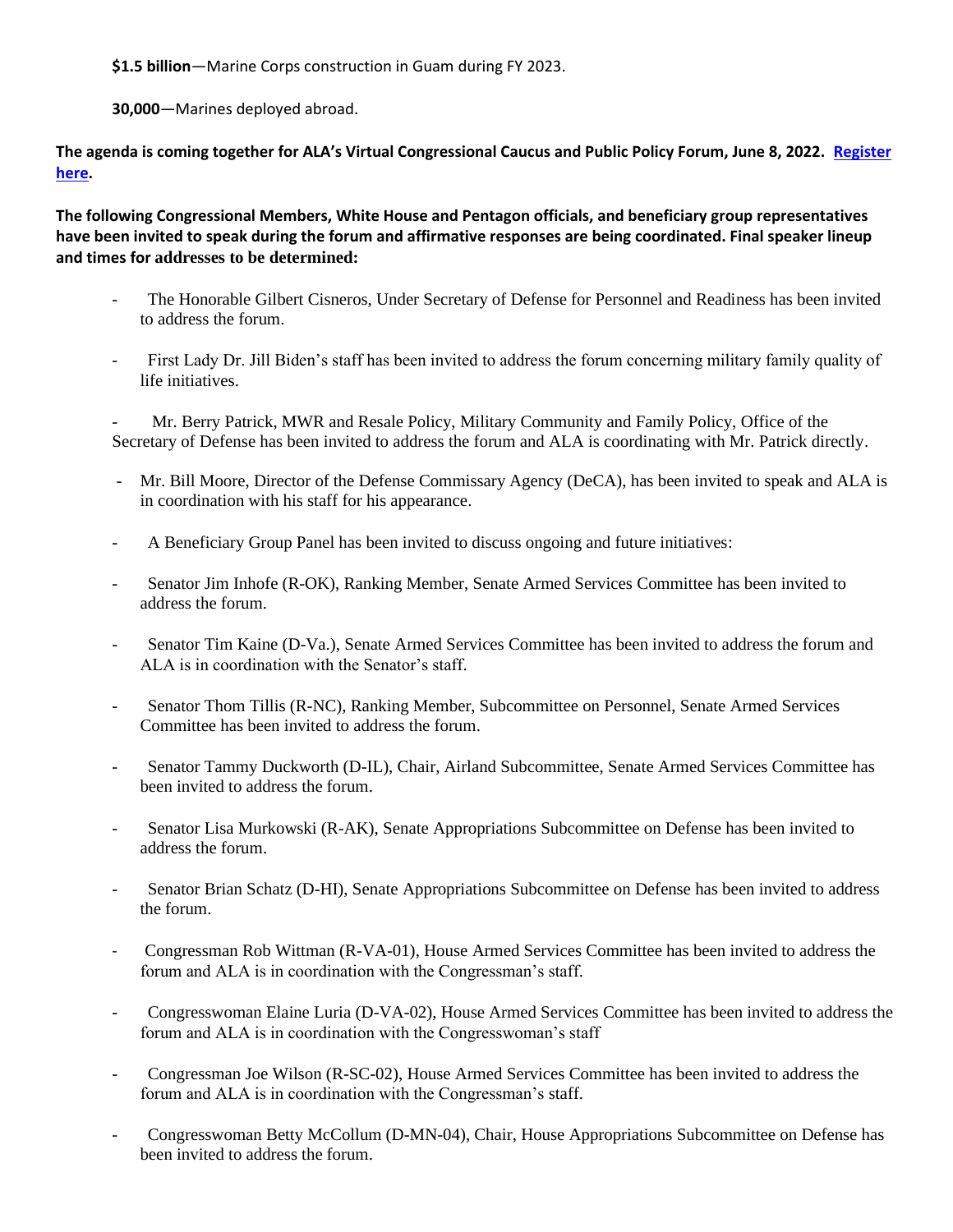- Congressman Mike Rogers (R-AL-03), Ranking Member, House Armed Services Committee has been invited to address the forum.
- Congresswoman Elissa Slotkin (D-MI-08), Vice Chair, Subcommittee on Readiness, House Armed Services Committee has been invited to address the forum.
- Congressman Don Bacon (R-NE-02), House Armed Services Committee has been invited to address the forum.
- Congressman Marc Veasey (D-TX-33), Subcommittee on Personnel, House Armed Services Committee has been invited to address the forum.
- Congressman Austin Scott (R-GA-08), House Armed Services Committee has been invited to address the forum.
- Congressman Anthony Brown (D-MD-04), House Armed Services Committee has been invited to address the forum.
- Congressman Ronny Jackson (R-TX-13), Subcommittee on Personnel, House Armed Services Committee, has been invited to address the forum.

#### **We Anticipate the following topics to be discussed during the forum:**

- Geo-political factors affecting defense spending including basing plans and force deployment.
- Status and outlook for defense spending and support for military resale programs.
- Military personnel reforms; implications for defense installation operations and military resale programs.
- Status of laws enacted in the last Congress affecting military resale programs.
- Fiscal Year 2023 Senate and House Defense Authorization and Appropriations bill mark-ups and the potential effect on military resale programs.
- Current issues before Congress affecting military resale programs.
- Initiatives affecting military resale programs in the Biden administration.
- Compliance with legislative and Executive Branch mandates on minimum wage, Section 889, CMMC, and foreign sourcing.
- Commissary transformation CPI negotiations, variable pricing, GAO report on commissary initiatives, and other matters affecting military resale programs.
- Product assortment issues, patronage expansion.
- Exchange system issues before DoD and the Congress.
- Base access and the effect on military resale patronage.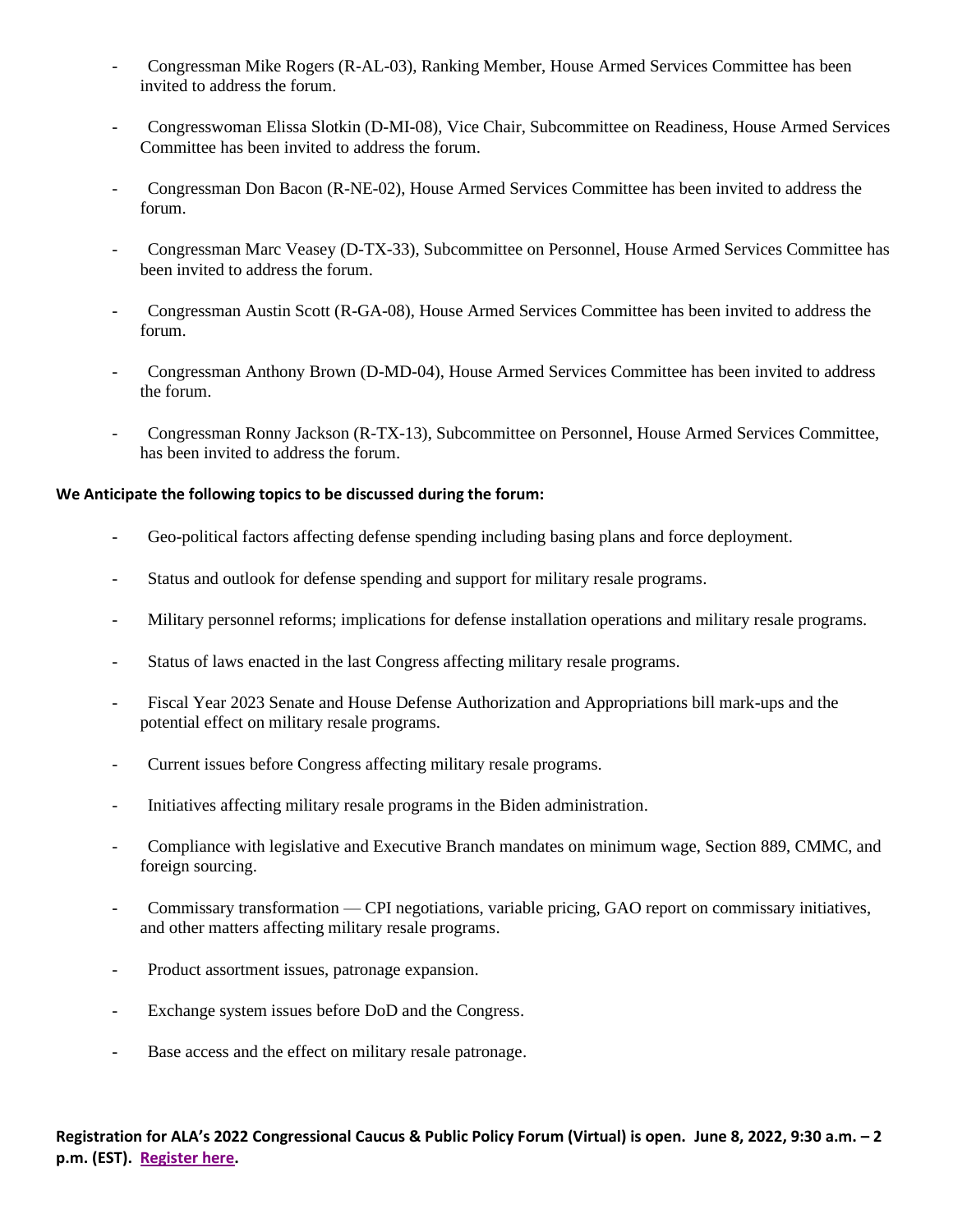**DeCA Works With Distributors to Address Baby Formula Availability.** ALA's Larry Lapka reports. DeCA is implementing shopping limits on select specialty baby formula items as the agency works with its distributors to increase supply levels.

Since May 13, in conjunction with established Women, Infants and Children (WIC) program purchasing limits at state level, commissaries have placed product limitations on all classified specialty baby formula, similar to the limits customers are seeing in commercial retailers and military exchanges.

Purchase limits can vary by location based on local state WIC purchasing limits. Overseas stores are also tied to purchasing limits through the WIC-Overseas program.

"We're implementing purchase limits because of increased demand and to ensure that everyone has equal access to essential items, and to prevent 'panic buying' where product is available," said DeCA Director and Chief Executive Officer (CEO) Bill Moore, "The availability of baby formula for all our stores is fluid right now and evolving daily. We are working with our distributors to increase our supply levels of these critical products."

The commissaries' current stock levels of available baby formula are 50 percent for CONUS and 70 percent for OCONUS commissaries — not counting the recalled products that had to be pulled from DeCA shelves.

"If the availability of baby formula becomes an issue for overseas commissaries, the agency will airlift product, if necessary, and assuming the products are available," Moore said.

For commissaries in Europe, there are also alternative options for supply through locally produced products, called offshore acquired items (OSA). These items are sometimes purchased by overseas commissaries to supplement U.S. stock assortments when needed.

For commissaries in the Pacific, the OSA option is not available because there are currently no approved local sources for baby formula, making these stores dependent on DeCA's distributors.

"Across our commissaries, we are in the same position as commercial retailers," Moore said. "Our distributors are receiving limited allocations of the quantities — essentially, less than they would like to order — which limits supply to our stores.

"Bottom line, we want our customers to know we are doing everything we can to get the products they need onto their store shelves — especially to our overseas and remote commissaries."

In mid-February, Abbott Laboratories, one of the country's largest producers of baby formula, recalled many of its powdered formulas made at its Sturgis, Mich., plant — including Similac, Alimentum and EleCare —after four consumers complained about bacterial infections in infants who had consumed those products.

Later in the month, Abbott Labs expanded the recall to include some Similac PM 60/40 products based on a fifth complaint of a bacterial infection.

Moving into March, the Food and Drug Administration's (FDA) probe of Abbott's Michigan facility found harmful bacteria on the surface of some areas near infant formula production.

It also reported that the company did not have a control system covering all stages of processing to prevent microbe contamination.

However, tests that were later done on the recalled products did not definitively show that any illness was linked to the company's powdered baby formula products.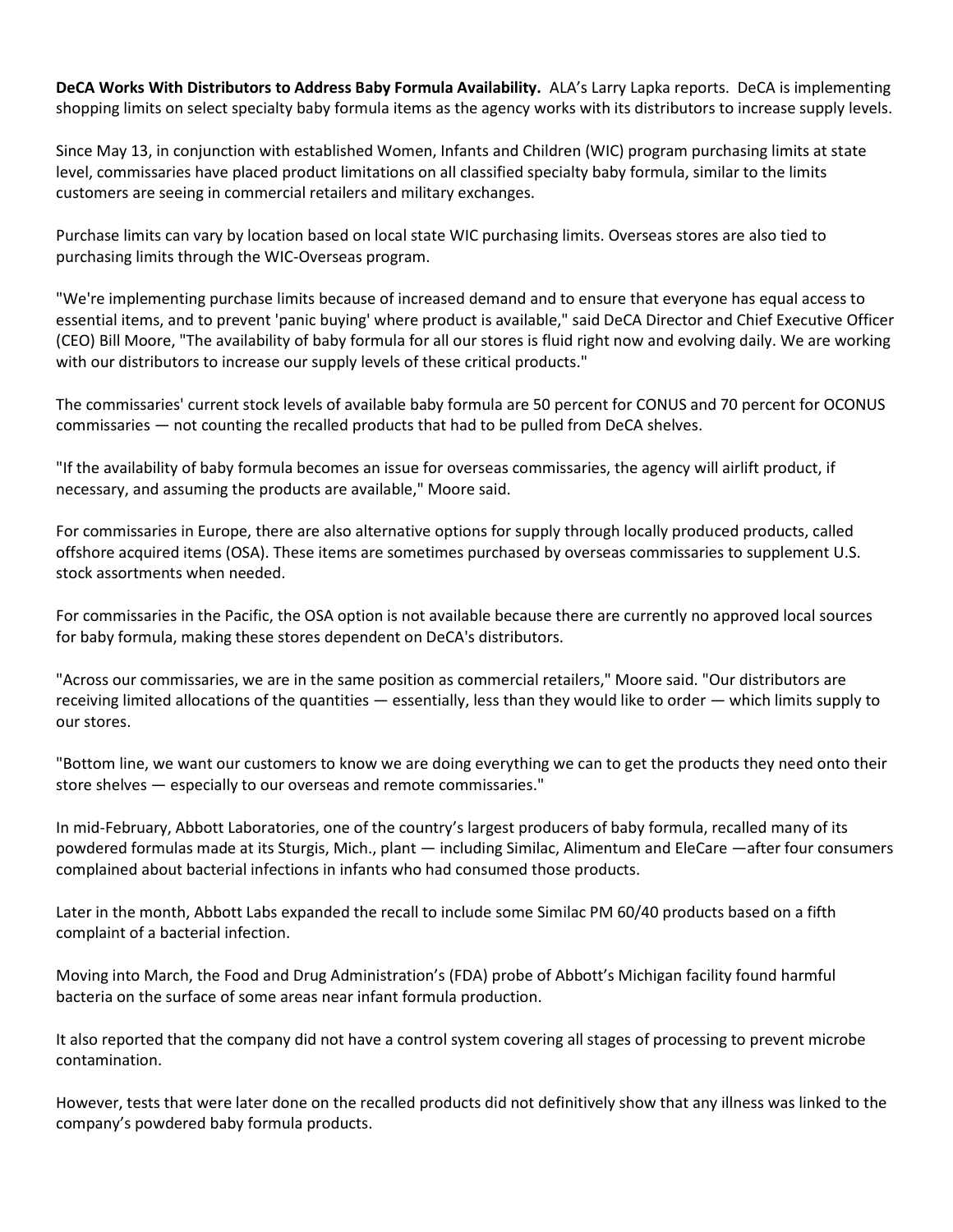In April, major civilian retailers, including Target and Walmart, put purchase limits on baby formula as Abbott Labs cut production of the powdered formula products.

In mid-May, the company announced that it could restart production at its Michigan facility within two weeks following approval from the FDA …

However, the company also said that it would take six to eight weeks for the product to hit the shelves after the resumption.

The House Oversight Committee announced that it planned to investigate the shortage. It has communicated with the four largest U.S. manufacturers of baby formula — not only Abbott, but also Mead Johnson Nutrition, Nestlé USA, and Perrigo — seeking information.

Most recently, on May 16, Abbott Labs reached an agreement with the FDA on the steps needed to resume production at its Michigan plant, and in the meantime, the FDA said to try to make up for the continued shortage, the U.S. will allow imports of infant formula from foreign makers that do not usually sell their products stateside.

**Administration takes two major actions to address baby formula shortages.** POTUS invoked the Defense Production Act to address the infant formula shortage in the United States.

The White House announced in a fact sheet that Biden would use the Cold War-era law to require suppliers to "direct needed resources to infant formula manufacturers before any other customer who may have ordered that good."

"Directing firms to prioritize and allocate the production of key infant formula inputs will help increase production and speed up in supply chains," the fact sheet said.

Additionally, the White House said Biden is launching "Operation Fly Formula" that will involve the federal government using Defense Department commercial aircraft to pick up baby formula from overseas that meets U.S. standards to get it quickly to American shelves.

In a letter to Health and Human Services Secretary Xavier Becerra and Agriculture Secretary Tom Vilsack, Biden said the action was needed to boost the supply of formula while domestic production ramps up. He ordered their departments to work with the Pentagon "over the next week" to use contracted aircraft to quicken imports of baby formula from overseas.

"Imports of baby formula will serve as a bridge to this ramped up production, therefore, I am requesting you take all appropriate measures available to get additional safe formula into the country immediately," Biden wrote.

The announcement followed calls from some Democrats like Sen. Kirsten Gillibrand (D-N.Y.) for Biden to invoke the Defense Production Act to address the critical shortage. A bipartisan group led by Rep. Josh Gottheimer (D-N.J.) introduced a resolution earlier Wednesday calling on Biden to invoke the law to increase domestic production of baby formula.

The law allows the president through executive order to direct private companies to prioritize the production of critical supplies in an emergency. Biden and former President Trump used the authority in the response to the COVID-19 pandemic.

The formula shortage occurred after an Abbott Nutrition was shuttered back in February over reports of babies falling ill after ingesting formula from the facility. The Food and Drug Administration (FDA), which has been investigating the plant, on Monday [reached an agreement](https://protection.greathorn.com/services/v2/lookupUrl/833f0eb3-3918-4d62-84b9-5a30e6779915/616/8f8ec720601d17f01053b546f56736dcc83cf699) with Abbott on a path forward to reopening the plant in Sturgis, Mich.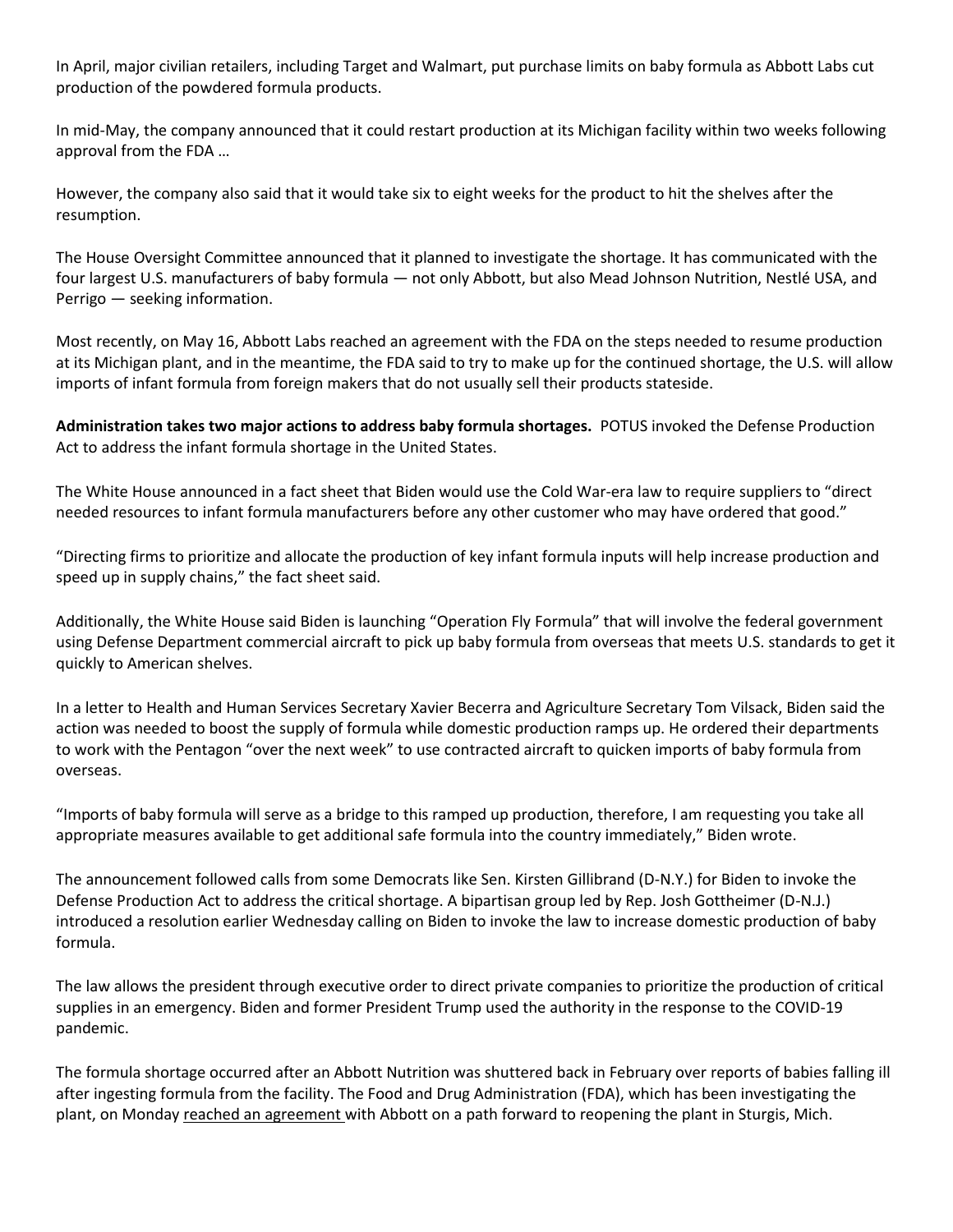The closure of the factory coupled with supply chain woes has spawned a nationwide shortage of baby formula that has left parents scrambling.

The White House has been under immense pressure to do more to address the baby formula shortage over the past week. Officials have announced a series of actions, including new FDA guidance aimed at boosting imports of formula from abroad not typically sold in the U.S.

#### *White House fact sheet*

[https://www.whitehouse.gov/briefing-room/statements-releases/2022/05/18/fact-sheet-president-biden-announces](https://protection.greathorn.com/services/v2/lookupUrl/36b37bc2-8dde-447f-b43d-cc56a310897e/616/8f8ec720601d17f01053b546f56736dcc83cf699)[new-actions-to-address-infant-formula-shortage/](https://protection.greathorn.com/services/v2/lookupUrl/36b37bc2-8dde-447f-b43d-cc56a310897e/616/8f8ec720601d17f01053b546f56736dcc83cf699)

# *Letter from President Biden to Secretary Xavier Becerra and Secretary Thomas Vilsack on Addressing Infant Formula Shortage*

[https://www.whitehouse.gov/briefing-room/statements-releases/2022/05/18/letter-from-president-biden-to](https://protection.greathorn.com/services/v2/lookupUrl/fc563e0e-9cab-4e4b-8187-2fcff4ff19a4/616/8f8ec720601d17f01053b546f56736dcc83cf699)[secretary-xavier-becerra-and-secretary-thomas-vilsack-on-addressing-infant-formula-shortage/](https://protection.greathorn.com/services/v2/lookupUrl/fc563e0e-9cab-4e4b-8187-2fcff4ff19a4/616/8f8ec720601d17f01053b546f56736dcc83cf699)

#### *White House memorandum on the delegation of authority under the Defense Production Act*

[https://www.whitehouse.gov/briefing-room/presidential-actions/2022/05/18/memorandum-on-the-delegation-of](https://protection.greathorn.com/services/v2/lookupUrl/1b5e08a1-92c0-47ad-82d7-57e3c56dbcd3/616/8f8ec720601d17f01053b546f56736dcc83cf699)[authority-under-the-defense-production-act-to-ensure-an-adequate-supply-of-infant-formula/](https://protection.greathorn.com/services/v2/lookupUrl/1b5e08a1-92c0-47ad-82d7-57e3c56dbcd3/616/8f8ec720601d17f01053b546f56736dcc83cf699)

#### **FDA memo cites actions on formula:**

- Meeting regularly with major infant formula manufacturers to better understand their capacity to increase production of various types of infant formulas and medical foods. The infant formula industry is already working to maximize their production to meet new demands. Efforts already underway by several infant formula manufacturers include optimizing processes and production schedules to increase product output, as well as prioritizing product lines that are of greatest need, particularly the specialty formulas.
- · Helping manufacturers bring safe product to the market by expediting review of notifications of manufacturing changes that will help increase supply, particularly in the case of the specialized formulas for medical needs.
- · Monitoring the status of the infant formula supply by using the agency's 21 Forward food supply chain continuity system, combined with external data. 21 Forward was developed during the pandemic to provide a comprehensive, data-backed understanding of how COVID-19 is currently impacting food supply chains.
- · Compiling data on trends for in-stock rates at both national and regional levels to help understand whether the right amount of infant formula is available in the right locations, and if not, where it should go.
- Expediting the necessary certificates to allow for flexibility in the movement of already permitted products from abroad into the U.S
- · Offering a streamlined import entry review process for certain products coming from foreign facilities with favorable inspection records.
- Exercising enforcement discretion on minor labeling issues for both domestic and imported products to help increase volume of product available as quickly as possible.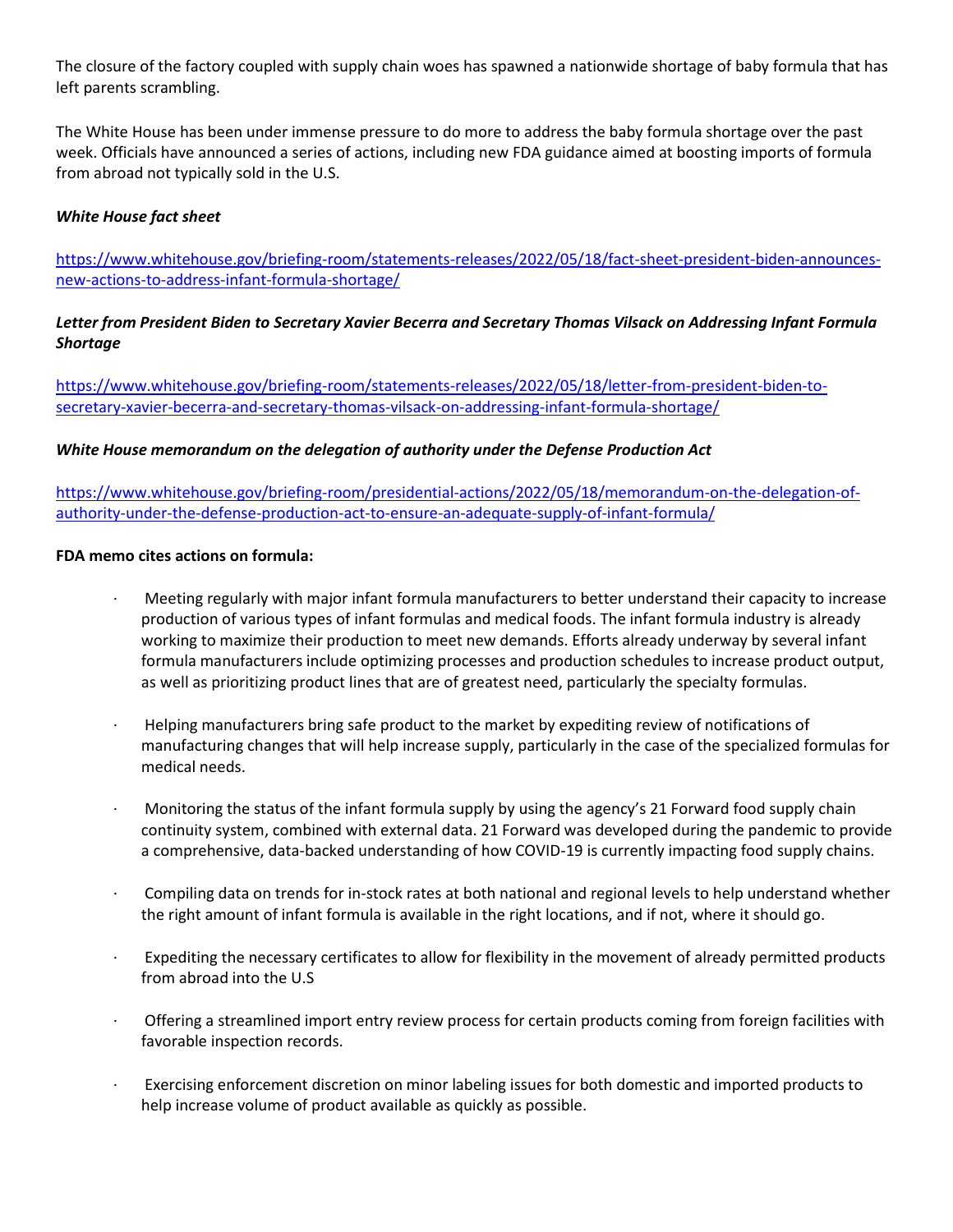- Reaching out to retailer stakeholder groups to request that their members consider placing purchase limits on some products to protect infant formula inventories for all consumers.
- · [Not objecting to Abbott Nutrition releasing product](https://protection.greathorn.com/services/v2/lookupUrl/ac07fdf8-b7bb-4a12-abf8-12316c8a3880/616/8f8ec720601d17f01053b546f56736dcc83cf699) to individuals needing urgent, life-sustaining supplies of certain specialty and metabolic formulas on a case-by-case basis that have been on hold at its Sturgis facility. In these circumstances, the benefit of allowing caregivers, in consultation with their healthcare providers, to access these products may outweigh the potential risk of bacterial infection. The FDA is working to ensure health care provider associations and stakeholders understand information about the risks and benefits of pursuing this product.

**NEX moving to address formula shortage.** NEXCOM recently placed a number of special orders for baby formula in an effort to build up inventory in distribution centers and stores. "We have also been aggressively activating brands and sizes not typically found in our previous baby formula assortment in an attempt to meet the demand," said NEXCOM spokeswoman Kristine Sturkie.

**Nestle/Gerber steps up on formula shortage.** Nestlé, the owner of Gerber baby food, has flown in extra baby formula to the U.S. from Switzerland and the Netherlands to help alleviate the ongoing formula shortage. The company has imported shipments of Gerber Good Start Extensive HA from the Netherlands and Alfamino from Switzerland, a Nestlé spokesperson told Axios in a statement.

- Those formulas were specifically chosen because they "serve a critical medical purpose as they are for babies with cow's milk protein allergies," they added.
- Both formulas were already being imported, which enabled Nestlé to act quickly.
- The company is also reviewing [new guidance](https://protection.greathorn.com/services/v2/lookupUrl/4b22b8d4-2e8d-4d5e-9d34-db80adda5cdd/616/8f8ec720601d17f01053b546f56736dcc83cf699) issued by the Food and Drug Administration on Monday to determine "where we may be able to tap into the Nestlé global nutrition network to help."

"At Gerber, our mission is 'anything for baby' and we are absolutely committed to doing everything we can to help get parents and caregivers the formula they need so their babies can thrive," the statement read. "We moved shipments up and rushed via air to help fill immediate needs."

Nestlé, is ramping up production of hypoallergenic (HA) baby formula according to a May 18 announcement.

In a statement sent to *Fortune* Magazine, the company said it "significantly increased" production of Gerber Good Start Extensive HA from the Netherlands and Alfamino from Switzerland, both used to treat babies that respond allergically to sugars like lactose.

"Both products were already being imported, but we moved shipments up and rushed via air to help fill immediate needs." the Swiss food group said on Tuesday, confirming a report in *Reuters*.

"We prioritized these products because they serve a critical medical purpose as they are for babies with cow's milk protein allergies. "

Nestlé declined to be more specific on the size of increased shipments, some of which were being sent to hospitals directly, but the group said it was running formula factories flat out already, the Wall Street Journal reported.

**Congressional appropriators told of inflation's toll on junior enlisted. Inflation hitting junior enlisted hard.** Inflation is affecting service members and their families, just as they're affecting other families nationwide, but "our junior service members … feel the largest impact," the top enlisted Marine told lawmakers Wednesday, says a report by Karen Jowers, military consumer reporter for the Military Times.

"If we can't get a handle on those costs that are [burdening our] families, then that's going to impact our retention," said Sergeant Major of the Marine Corps Troy E. Black, during a hearing of the House Appropriations military construction subcommittee.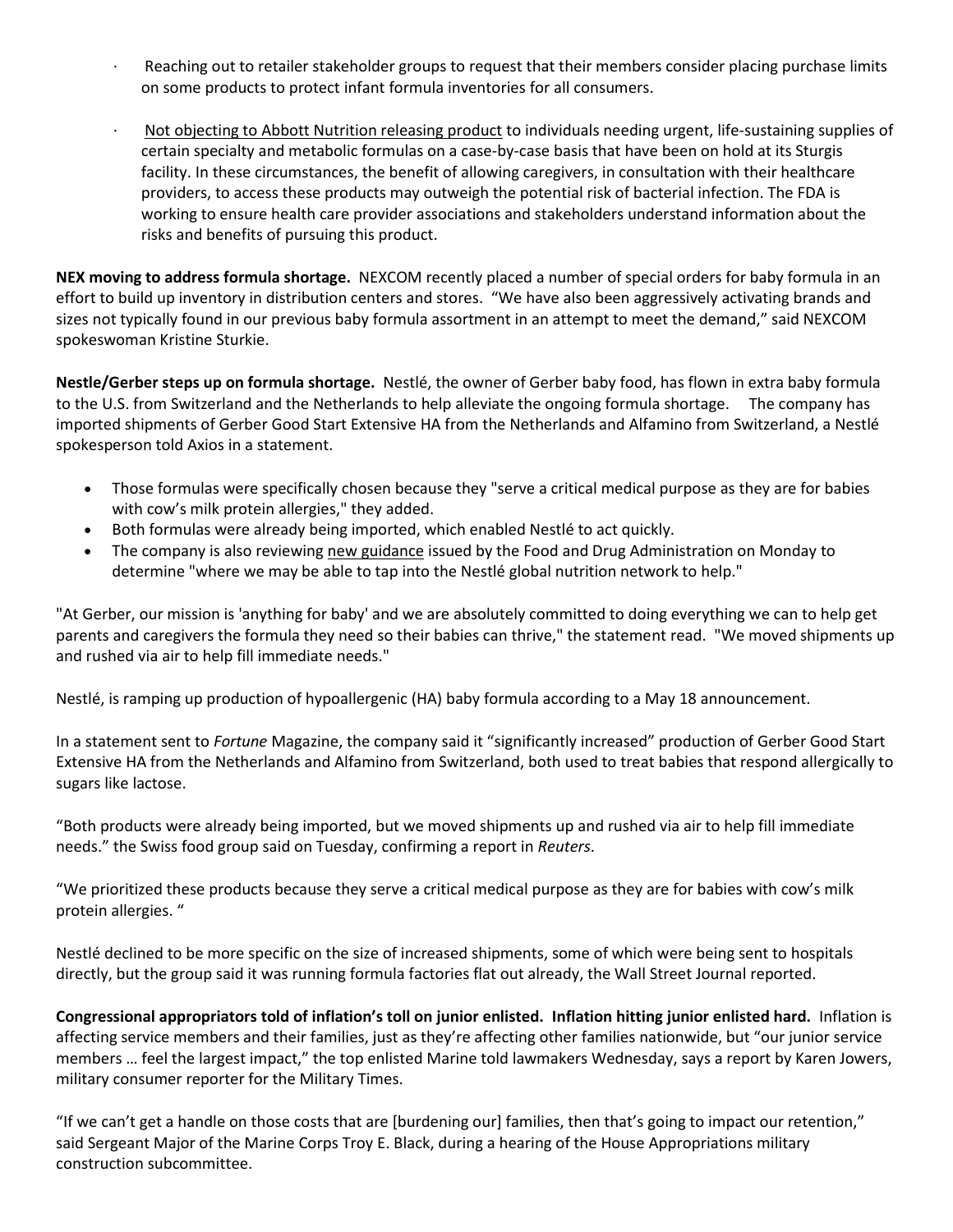Rep. David Valadao, R-Calif., asked whether there are additional flexibilities or resources that the services may need to ensure that military families' basic needs are met. "Some of my constituents have expressed concerns about rising food and supply costs in the [commissaries](https://protection.greathorn.com/services/v2/lookupUrl/e09f3dfc-6720-4791-bd29-c255e2870086/616/8f8ec720601d17f01053b546f56736dcc83cf699)," Valadao said.

Black responded that inflation is affecting everything from food at commissaries and grocery stores outside the gate to childcare. He also expressed concern that Basic Allowance for Housing rates may lag behind increased housing costs in local markets. "Obviously, those two things don't align. Those are impacts to our families," he said.

Last year, in response to skyrocketing housing costs, defense officials took the highly unusual step of providing a [temporary increase in BAH](https://protection.greathorn.com/services/v2/lookupUrl/9cad7059-4080-44b3-a8e0-c1b428a0bdce/616/8f8ec720601d17f01053b546f56736dcc83cf699) for service members in 56 hard-hit housing areas around the country. The rates were offered for the last three months of the year, until the new, annually adjusted rates took effect in January.

Master Chief Petty Officer of the Navy Russell Smith said he echoed the issues raised by Black, and added, "I can't overstate how important the commissaries are to our folks. That does put affordable food in front of them. It gives them the opportunity to purchase it."

In response to earlier questions about how the nationwide shortage of baby formula is affecting military families, Black said the current shortage highlights the ongoing challenges with the supply chain. He noted service members stationed in Okinawa and Guam are "at the end of the supply chain. There's less and less opportunity for families to have what they need," he said.

"There are challenges and things we need to get after, and this current challenge with the baby formula is just one of those," Black said.

Rep. Rosa DeLauro, chairwoman of the full House Appropriations Committee, said lawmakers will seek more information about the baby formula supply for military families.

"We need to work together with you as to how we're providing for our service men and women," she said. "I'm sure they're frantic about being able to get a product so they can feed their babies. We'd really like to know what the situation is with the military, and then work with you as to how we can address it so that becomes part of the answer to this very serious crisis.

"Families shouldn't have to choose between supply and safety," she said. "We want to make sure that when we're talking about families, we're including our military families, as well, the Military Times reported DeLauro as saying"

**ALA Food Service Council setting agenda.** ALA Food Council Chairman Bob Franco is setting in motion a series of initiatives for the coming year. Planning is underway for a Joint Services Policy Board session to coincide with ALA Oct annual meeting. The Council is working on partnering with the IMCES (International Military Community Executives Association. Also, in the works is developing a membership notice to be proactive in their communications regarding case pack changes, sku/UPC deletions, etc. "This will greatly assist the Services and DLA to plan substitutions due to very lengthy supply chain (125 days)." Franco said. The Council is looking to have another ALA Food Show in the Spring of 2023.

**25th Anniversary of ALA's Hawaii Food Show and conference.** "Aloha! On behalf of the American Logistics Association, we are honored to present the 25th Annual Daniel K. Akaka ALA Hawaii Food Show and Conference in Honolulu, Hawaii!" said ALA's Sharon Zambo-Fan, organizer of the event.

We are excited to have our Congressional Delegation Members, Senior Executives from the Defense Commissary Agency, Navy Exchange System, Army and Air Force Exchange System, Coast Guard Exchange, Marine Corps Exchange and the USARPAC Food Service teams join in.

#### **Schedule:**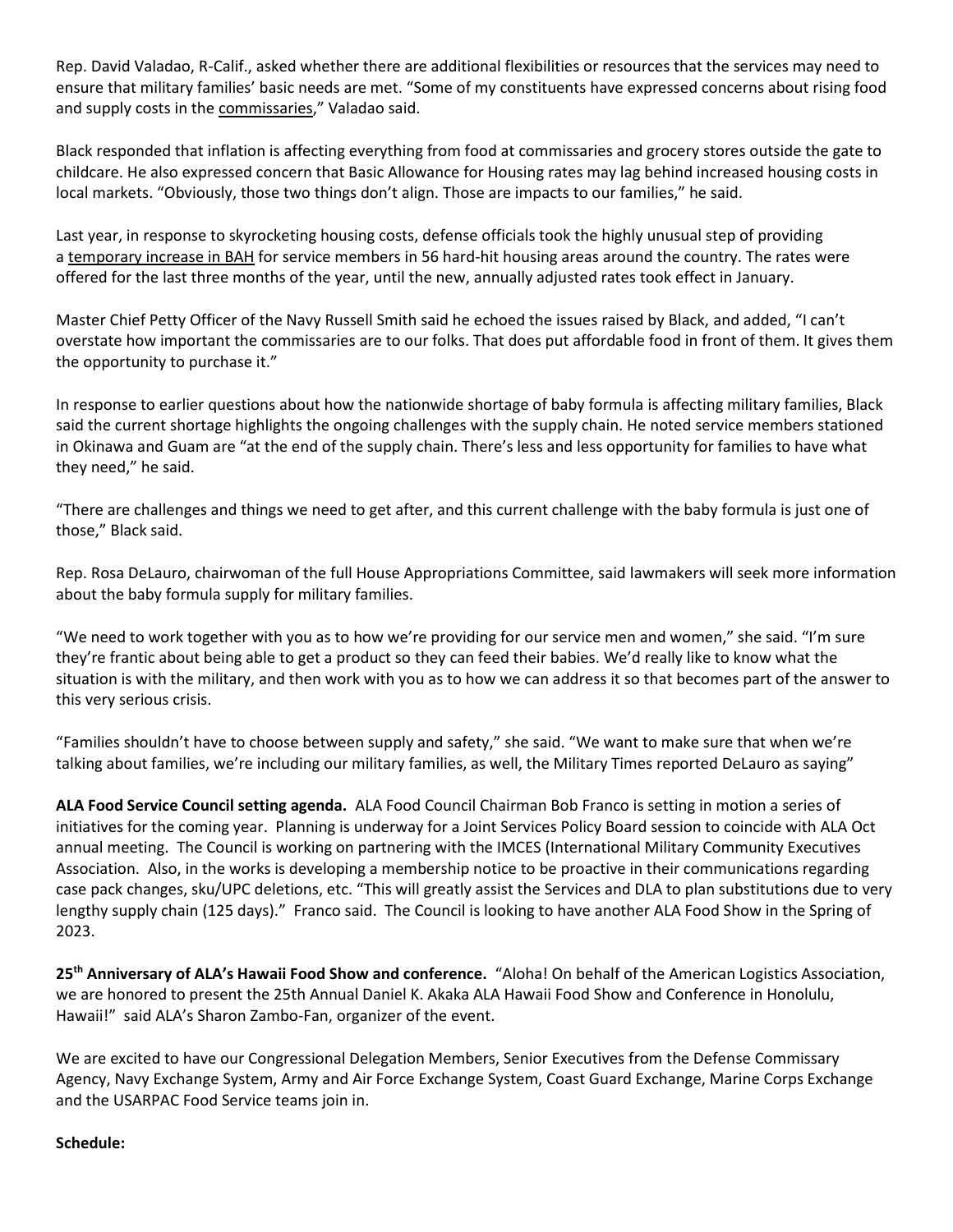- · Monday, August 15th, Welcome Reception.
- · Tuesday, August 16th, Food Show with more than 60 local companies will display, prepare, and serve their new products for consideration to be sold in the Hawaii commissaries, exchanges, and food service locations.
- · Wednesday, August 17th, Conference will be updates from Hawaii's Congressional Delegation, presentations from the Defense Commissary Agency, Exchanges, and other military resale activities. Presentations will include the status of their business in Hawaii (YTD sales, promotions and plans) and how together we can continue to grow sales while taking care of our military members.

Special hotel rates are available. Pease call (855) 622-7558 or [email Reservations@PrinceWaikiki.com](mailto:Reservations@PrinceWaikiki.com) and request the 2022 Daniel K. Akaka ALA Food Show Group rate of \$177.00 night plus tax and resort fee.

**AAFES Director/CEO Says 'Goodbye' To Bud McFarlane.** ALA's Larry Lapka reports. *On Thursday, May 12, Robert C. 'Bud' McFarlane, President Ronald Reagan's former National Security Advisor, passed away at the age of 84*

*Tom Shull, the director, and chief executive officer (CEO) of the Army & Air Force Exchange Service (AAFES), considered McFarlane to be "a distinguished member of our extended Exchange family," and he had a few words to say about McFarlane to the "Exchange Family" in a communication made public on Friday, May 13.*

*Here is what Shull had to say about McFarlane, who he considered to be a "hero."*

" ... As a Naval Academy graduate, combat veteran, White House Fellow, respected diplomat, Cold War strategist and devoted husband, father and grandfather, Bud answered our nation's call, leaving an indelible mark on our nation and the benefit we are honored to provide Soldiers, Airmen and Guardians, deployed Sailors and Marines and all military families.

"Bud was a highly decorated Marine Corps officer, commanding an artillery battery in the first landing of U.S. forces in March 1965 and again during a second tour that included the Tet

Offensive in 1968.

"He served nine years in the White House under Presidents Nixon, Ford, and Reagan.

"I had the privilege to work closely with Bud for several years, including as his military assistant, in my last assignment on active duty.

"Bud was a central figure in forging policies that hastened the collapse of the former Soviet Union and the end of the Cold War.

"Later, Bud co-founded IP3 International, an organization dedicated to restoring western competitiveness in the development and deployment of clean, reliable energy infrastructure.

"Despite his busy schedule, Bud always found time to advocate for the Exchange and our team, championing the "Veterans online shopping benefit (VOSB), which we ultimately launched in 2017, the first expansion of Veterans benefits in 30 years." In 2015, Bud kindly visited Exchange headquarters the day before Thanksgiving, meeting with former Marines who continued to serve on our team.

"Bud shared his thoughts on the criticality of the support provided by Team Exchange, saying, 'It means so much to us for those who have been deployed — there was always an exchange, an annex, a trailer — you mustered it to the front lines. It is the nicest thing that happened to us. A cup of coffee, something warm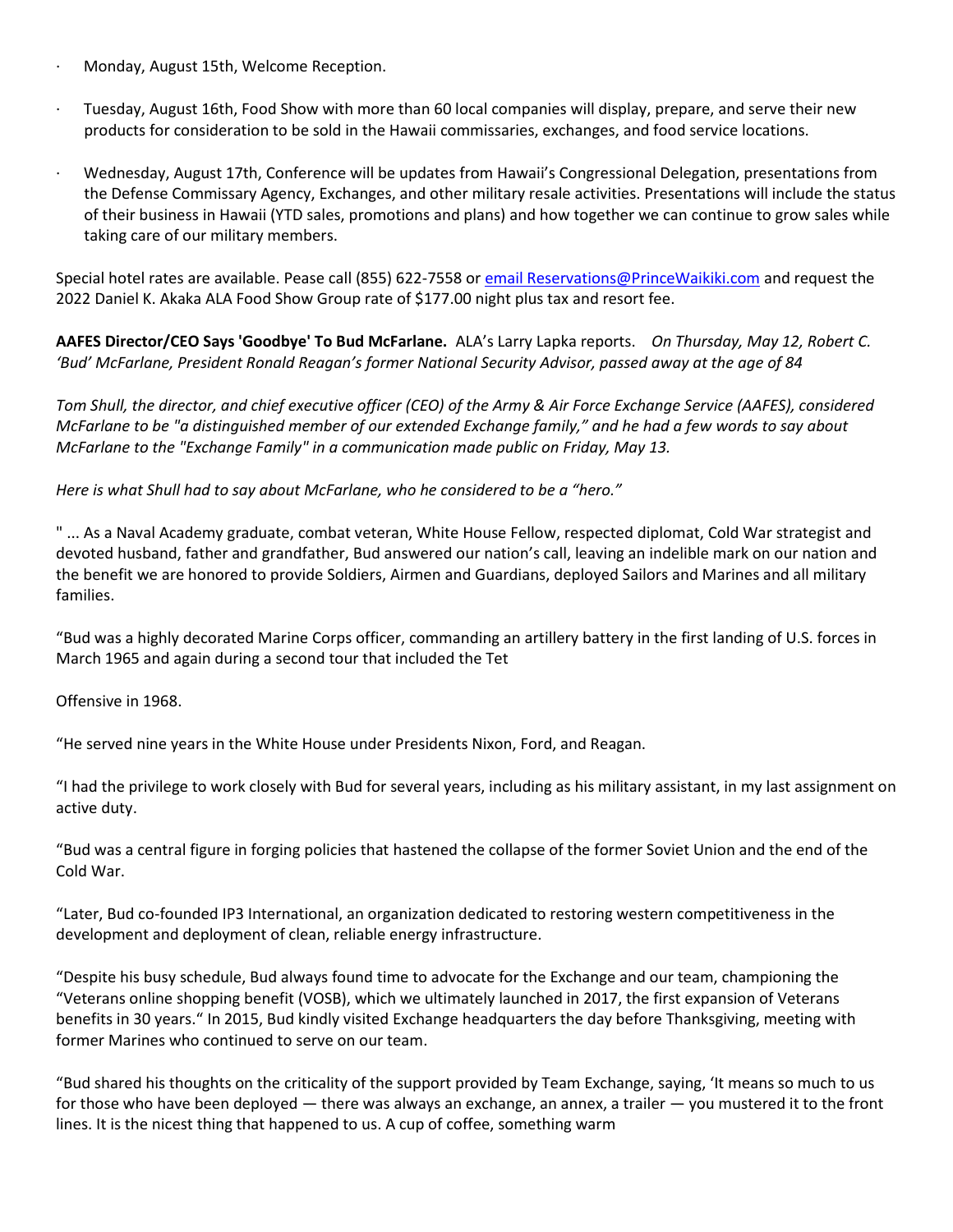"'You are serving just as surely as us. It is an ethic deeply ingrained. For many, it is in your blood, your family. What a blessing it is to be among you again. You are the brothers and sisters among us. You are treasures of this country and to everyone who serves.'

"This past December, the Exchange honored Bud at the 122nd Army-Navy Game with our inaugural Quality-of-Life Force Multiplier Award, acknowledging and celebrating his amazing service. He received an ovation on the field, with his wife, Jonny, and his family by his side.

"Bud, always the gentleman, took time after the ceremony to inspire and encourage our team.

"'And every place you've served, you made life better not only for our troops, who led you, because you inspired them,' McFarlane said of the Exchange after receiving the award. 'It's because everybody back home — family, kids, wives, children — are inspired. You're the same thing for our country. God bless you, every one of you.'

"Two months ago, Bud joined me in commemorating the 40th anniversary of the groundbreaking of the Vietnam Veterans Memorial.

"It was a memorable day, as Vietnam Veterans Memorial Fund Founder Jan Scruggs made a point to recognize Bud's commitment to honoring the service of all who have worn our nation's uniform.

"Bud's comments that day are a stunning reminder of his unwavering love for the United States and the heroes who protect and defend us all.

"Freedom. Freedom. Freedom—that's what we are about in this country. MCFarlane told the crowd. "I used to talk to my Marines about freedom. It's not an intangible idea. It's something we cherish because we've seen people who aren't free. … Everyone here who's been in uniform knows that. And they'd do it again.'

"Bud's legacy lives on through the many lives he touched while serving in uniform, government, and business.

"The Exchange family will miss Robert C. 'Bud' McFarlane. His family and friends are in our prayers today. We are better and stronger because of Bud." "Godspeed, dearest friend," Shull said.

**MPG promotes healthy military families.** Military Produce Group and Healthy Family Project celebrated the seventh annual Produce for Kids campaign in a big way with in-person and virtual events, produce department signage, and ads revolving around The Month of the Military Child. As part of the campaign, produce partners made a \$4,000 donation to Our [Military](https://protection.greathorn.com/services/v2/lookupUrl/c1ddafaa-3907-4f8e-b69f-85b283dc6699/616/8f8ec720601d17f01053b546f56736dcc83cf699) Kids, an organization that provides learning grants to children whose parents are deployed or recovering from combat injuries. New this year, military Child Development Centers sent groups of preschoolers to their local commissary to embark on a produce adventure with the location's produce specialist. [Healthy](https://protection.greathorn.com/services/v2/lookupUrl/58d2dc85-92cf-43a0-8689-2739d0b057a6/616/8f8ec720601d17f01053b546f56736dcc83cf699) Family Project outfitted produce specialists with materials to use with the kids on a produce scavenger hunt using a pre-written script full of jokes, trivia and produce inspiration.

"We were truly excited to implement this year's redesigned signage and incorporate additional touch points with the families we serve," said Jeffrey Evans, sales, and marketing manager Military Produce Group "We are grateful to our produce partners for supporting our military community in such a big way." Healthy Family Project hosted a cooking class on April 28 exclusively for military kids and their families and featuring the campaign's produce partners, Red Sun Farms, RealSweet® Onions, Wilcox Fresh and Yes! Apples.

"It was a true pleasure to be able to offer a Healthy Family Project cooking class exclusive to military kids," said Kara Dallman, executive director at Our Military Kids. "Outside of the grants we will be able to provide to military kids through the campaign, the added cooking class made the campaign extra special this year." There were 33 families in attendance for the Zoom class and Dallman opened the class with a thank you and shout out to Military Produce Group, the campaign's produce partners and signage at the commissaries. Healthy Family Project's mother and daughter team, Amanda and Charli, led the class through two recipes.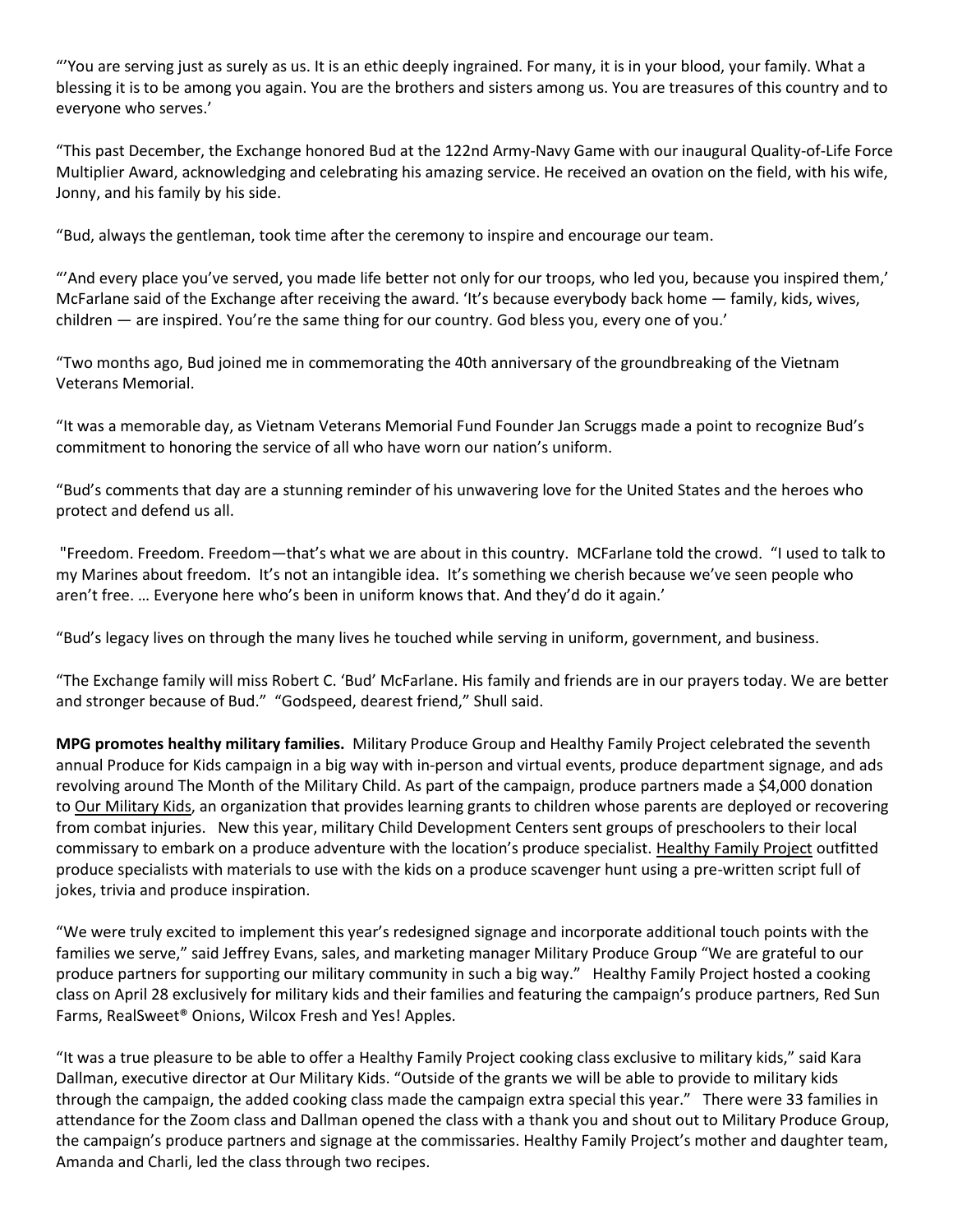The campaign's [dedicated](https://protection.greathorn.com/services/v2/lookupUrl/e03eb7ad-9dd5-4ed2-8747-7039a3a50ed1/616/8f8ec720601d17f01053b546f56736dcc83cf699) website provided commissary shoppers with an eCookbook highlighting campaign partners, additional downloadable and more information on the campaign and the previous grants provided to Our Military Kids.

**Maritime Commission seeking input on carrier and port charges.** The Federal Maritime Commission is seeking comments on a new notice of proposed rulemaking that aims to increase transparency of shipping transactions.

- The proposed rule would make six major changes to how carrier automated tariffs are governed. The shifts include removing carriers' ability to charge a fee to access their tariffs and altering the definition of co-loading to apply to less-than-container loads.
- Comments on the rule are due June 9, 2022. The FMC specifically called for comments on co-loading and tariff access fees in its [press release announcing the rule.](https://protection.greathorn.com/services/v2/lookupUrl/68f1b80b-de3f-4c68-83f0-9756a02ea357/616/8f8ec720601d17f01053b546f56736dcc83cf699)

# **The FMC says the new rule would help "remove unnecessary roadblocks" to a "competitive and efficient ocean transportation system." More specifically, the rule suggests six steps to do so:**

- 1. "Remove the option for ocean common carriers to charge a fee to access their tariff;
- 2. "Allow non-vessel operating common carriers (NVOCCs) to cross reference certain aspects of other carriers' terms in their tariffs;
- 3. "Clarify the ability for NVOCCs to reflect increases in certain charges passed-through by other entities without notice;
- 4. "Update the definition of co-loading to apply only to less than container loads;
- 5. "Require that documentation be annotated with the names of all NVOCCs involved in a shipping transaction;
- 6. "Make other miscellaneous updates and clarifications to the regulation."

The FMC had given advanced notice it was considering this rule as of April 2021. After the notice, several stakeholders shared their views in June comments with the agency.

Some carriers have been charging fees for tariff access at an "exorbitant" level, the National Customs Brokers and Forwarders Association of America [said in its comments](https://protection.greathorn.com/services/v2/lookupUrl/28f951e1-09c2-4572-b10b-9c7cf383e338/616/8f8ec720601d17f01053b546f56736dcc83cf699). "A limited number of carriers continue to charge tariff access fees that appear to be exorbitant and thus tend to discourage the public access to VOCC rates that the tariff publishing requirements are designed to encourage."

In contrast, the New York New Jersey Foreign Freight Forwarders & Brokers Association said, "the issue of paying or charging unreasonable fees does not exist for our membership." But the group does believe that there should be no charge "for information that is required by regulation to be publicly available," [according to its June 2021 comments.](https://protection.greathorn.com/services/v2/lookupUrl/d06ca1d5-e7cf-4dfa-8998-1cc7ba9506a0/616/8f8ec720601d17f01053b546f56736dcc83cf699)

For others, excess charges are a problem that go beyond access fees.

"The entire ocean carrier/port operations/logistics puzzle needs to be reviewed," the Association of Food Industries [said](https://protection.greathorn.com/services/v2/lookupUrl/19cd0170-03d1-4bae-94a3-691a19bb6c2d/616/8f8ec720601d17f01053b546f56736dcc83cf699)  [in its comments](https://protection.greathorn.com/services/v2/lookupUrl/19cd0170-03d1-4bae-94a3-691a19bb6c2d/616/8f8ec720601d17f01053b546f56736dcc83cf699). "Importers and exporters are often hit with charges for things over which they have no control, with no way to appeal those costs."

"This is an issue facing products from all sectors. While businesses did their best initially to absorb the increased costs, they can't continue to do that and survive. Therefore, there's no other option but to pass the added costs on to consumers. Prices of many often-cited items (gasoline, lumber, automobiles, etc.) have increased over the past several months and without some relief in the shipping arena, similar price increases will be seen across the board. "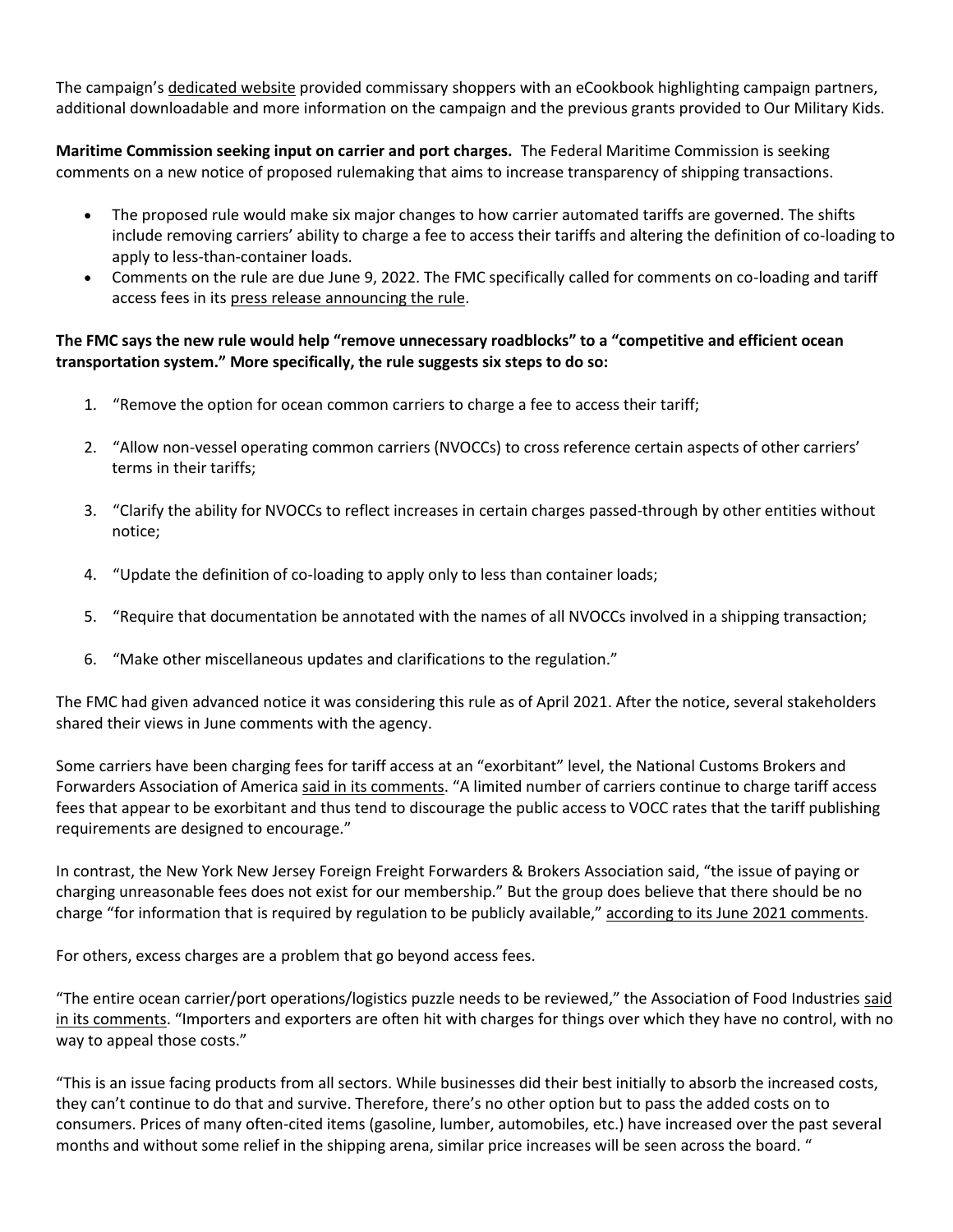"The impact is even greater on small businesses than on larger ones. Larger shippers have more leverage with carriers and others in the transportation sector, so they're not seeing the same level of increases as smaller firms. Additionally, many of those larger firms buy from smaller firms and are telling those firms they are not willing to absorb any of the added fees."

"Regarding pass-through charges, while transparency is needed, there's also a need – with help from Congress and government agencies within and outside the U.S. – to limit carriers' ability to levy charges. While we understand steamship lines weren't immune to cost increases due to the pandemic, the record profits they're reporting bely justification for such drastic increases and added pass-through fees. NVOCCs are often placed in the unenviable position of having to inform customers of added fees over which those NVOCCs have no control. There are also timing issues. Sometimes things such as general rate increases are instituted with little or no notice, leaving the NVOCCs little or no time to inform customers. Those imposing the fees appear to have no requirement to justify their implementation. They can't continue to go unchecked. Similarly, anyone passing along those fees should be made to demonstrate those fees are indeed being charged."

The entire ocean carrier/port operations/logistics puzzle needs to be reviewed. Importers and exporters are often hit with charges for things over which they have no control, with no way to appeal those costs – whether they be drayage, repositioning, GRIs, etc. AFI again applauds the FMC for taking steps to address this situation and again calls for the FMC to work globally to address the entire logistics landscape, the food industry Association Said. Bob Bauer President, Association of Food Industries

**Europe COLA cuts.** Thousands of service members and their families stationed in Germany will see a major hit to their cost-of-living allowances starting next month, despite continued struggles for Americans living overseas with heightened utility costs and economic strain caused by Russia's invasion of Ukraine.

The Pentagon announced Wednesday that there will be a reduction in the overseas cost-of-living allowance -- otherwise known as COLA -- for families in the Kaiserslautern Military Community starting June 1 because prices in the continental United States are now more expensive than those in Germany, the Stars and Stripes reports.

"Senior leaders are aware that this is poor timing for a reduction in rate, and are working to determine a way forward," Lt. Col. Micah Neece, the 86th Comptroller Squadron commander at [Ramstein Air Base,](https://protection.greathorn.com/services/v2/lookupUrl/f5b02bf7-7060-4493-95b3-47449cba97a2/616/8f8ec720601d17f01053b546f56736dcc83cf699) said in a statement.

With approximately 50,000 service members and families, Kaiserslautern is the largest military community outside the continental United States.

The decrease in the monthly allowance depends on rank, years of service and number of dependents. But an unverified email circulating online that appears to be from the 86th Airlift Wing out of Ramstein explaining the decrease to base commanders describes a cut in the COLA between "\$200 and \$500" for some service members.

The Kaiserslautern Military Community is made up of Air Force facilities located at Ramstein, Einsiedlerhof, Pirmasens, Vogelweh and Kapaun Air Station, along with Army facilities at Sembach, Kleber, Panzer and Daenner Kasernen; Landstuhl; Kirchberg; Miesau Depot; Kaiserslautern Industrial Center; Rhine Ordnance; and Pulaski Barracks.

The non-taxable COLA allowance exists to make living in these areas more affordable for service members by offsetting the cost of daily expenses to make them comparable to costs stateside. With rising prices in the United States, the gap has diminished, leading to the cuts.

"When the strength of the dollar increases against the euro, and as the cost of goods in the U.S. rise compared to the cost of goods in the Kaiserslautern Military Community, service members can expect COLA payments to decrease," the release said.

**AAFES Strategic Priorities For 2022.** ALA's Larry Lapka reports. *AAFES Director/Chief Executive Officer (CEO) Tom Shull set several strategic priorities and goals he would like to achieve during 2022, stating that he and the Exchange are ready for any challenges that lie ahead during the remainder of the year.*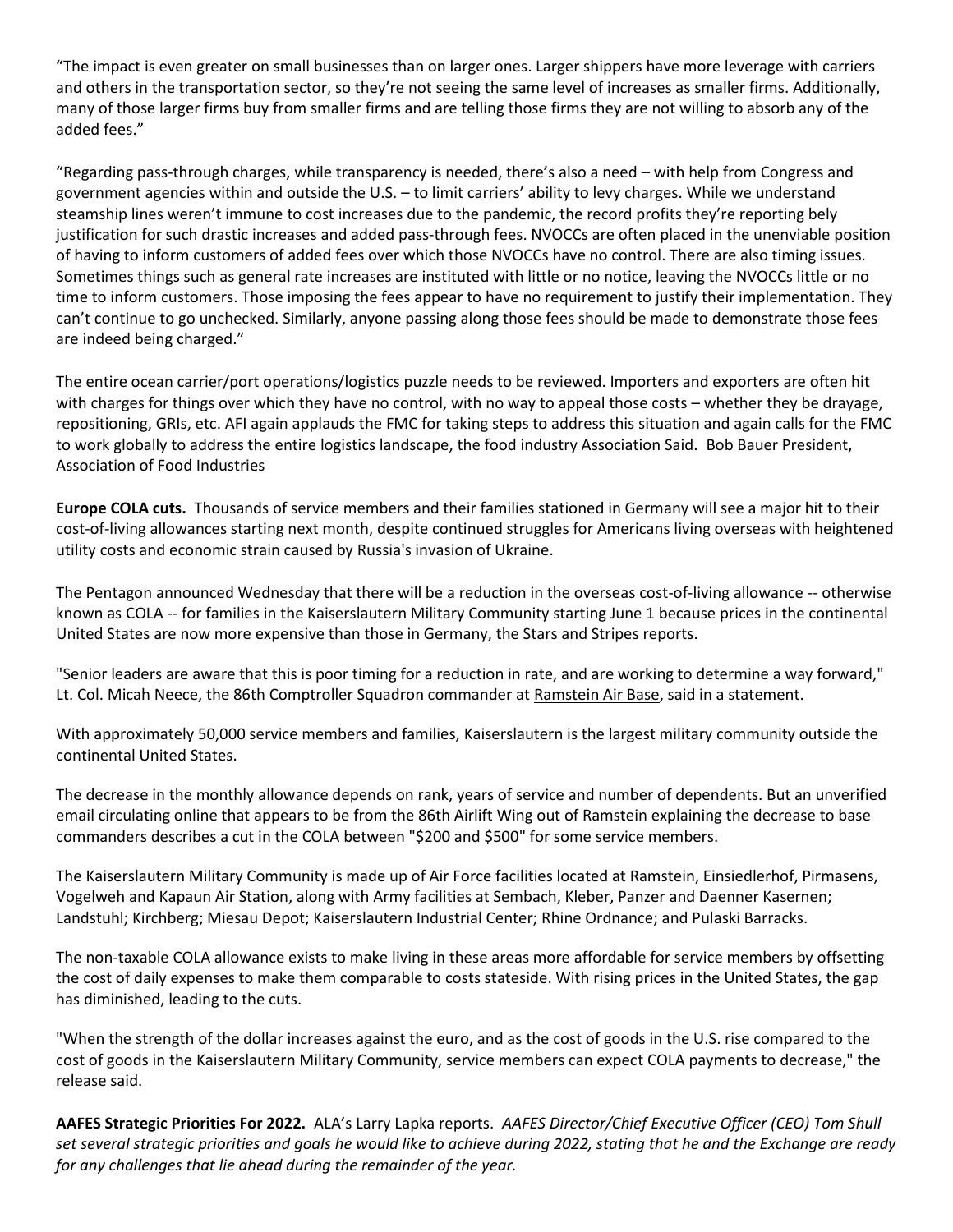"Despite a global pandemic, a sudden and expansive humanitarian mission, armed conflict in Europe and economic challenges not seen in some 40 years, Team Exchange has risen to the occasion, protecting, preserving, and even strengthening the benefits we are honored to provide Soldiers, Airmen, Guardians, and their families.

"We are truly ready for any challenge 2022 can bring.

"With this in mind, we have set the following aggressive, yet achievable, goals to do even more for the communities we are privileged to serve. These are low-risk, high-value targets that we are moving out on with an unwavering sense of urgency

"Your ingenuity, drive and passion will be critical to accomplishing these objectives.

"It is truly an honor to serve with you. Looking forward to seeing all we accomplish together in the coming months."

"Self-checkout launched at the Fort Benning, Ga., Exchange in April. Plans call for self-checkout at 80 PXs, BXs and Expresses by September, with more than 300 total self-checkout lanes in place by year-end.

"Self-checkout frees associates to assist customers on the floor while reducing wait times for the best customers in the world."

"Upgrades to Exchange name-brand restaurant point-of-sale (POS) systems is allowing for integration with each brand's loyalty program as well as compatibility with self-order kiosks, smartphone apps and more, providing a more seamless customer experience.

"Full rollout with Popeyes, Slim Chickens and Panera Bread's POS has been completed and work to roll out brand POS systems at Starbucks and Charleys, with additional brands to follow, is ongoing.

"Quick-serve restaurants (QSR), such as Hunt Brothers Pizza and J. Walken Chicken and Chopz, have proven to be of critical importance to our Express operations. The Exchange now has nearly 90 QSRs, 15 of which opened last year. QSR sales increased 10 percent in 2021.

"The Exchange expects to open an additional 20 QSRs before the end of this year."

"Since 1985, the Exchange has provided healthcare services for active-duty family members, retirees, their families and now service-connected disabled veterans and Department of Defense civilians."

"In 2021, the Exchange saw 1.3 million patients visit its health and wellness services, which include dental clinics, durable medical stores, nutrition centers, cryotherapy, and vision centers.

"The newest healthcare business, chiropractic care, arrived in January with the opening of the Exchange's first Joint chiropractic clinic at Luke AFB, Ariz., followed by MacDill AFB, Fla., later that month

"Additional health and wellness opportunities are expected to include mental health; weight loss; family healthcare and additional ambulatory care services."

"Industry-wide, eCommerce in the United States has grown an average of 16 percent a year the last decade.

"The Exchange is broadening its online appeal to gain a larger share of this thriving market, focusing on meaningful key improvements to vastly expand [ShopMyExchange.com](https://protection.greathorn.com/services/v2/lookupUrl/5efbd002-2706-4f88-a9dc-965b0cb207cc/616/8f8ec720601d17f01053b546f56736dcc83cf699)'s merchandise selection, improve search results and rationalize fulfillment strategies.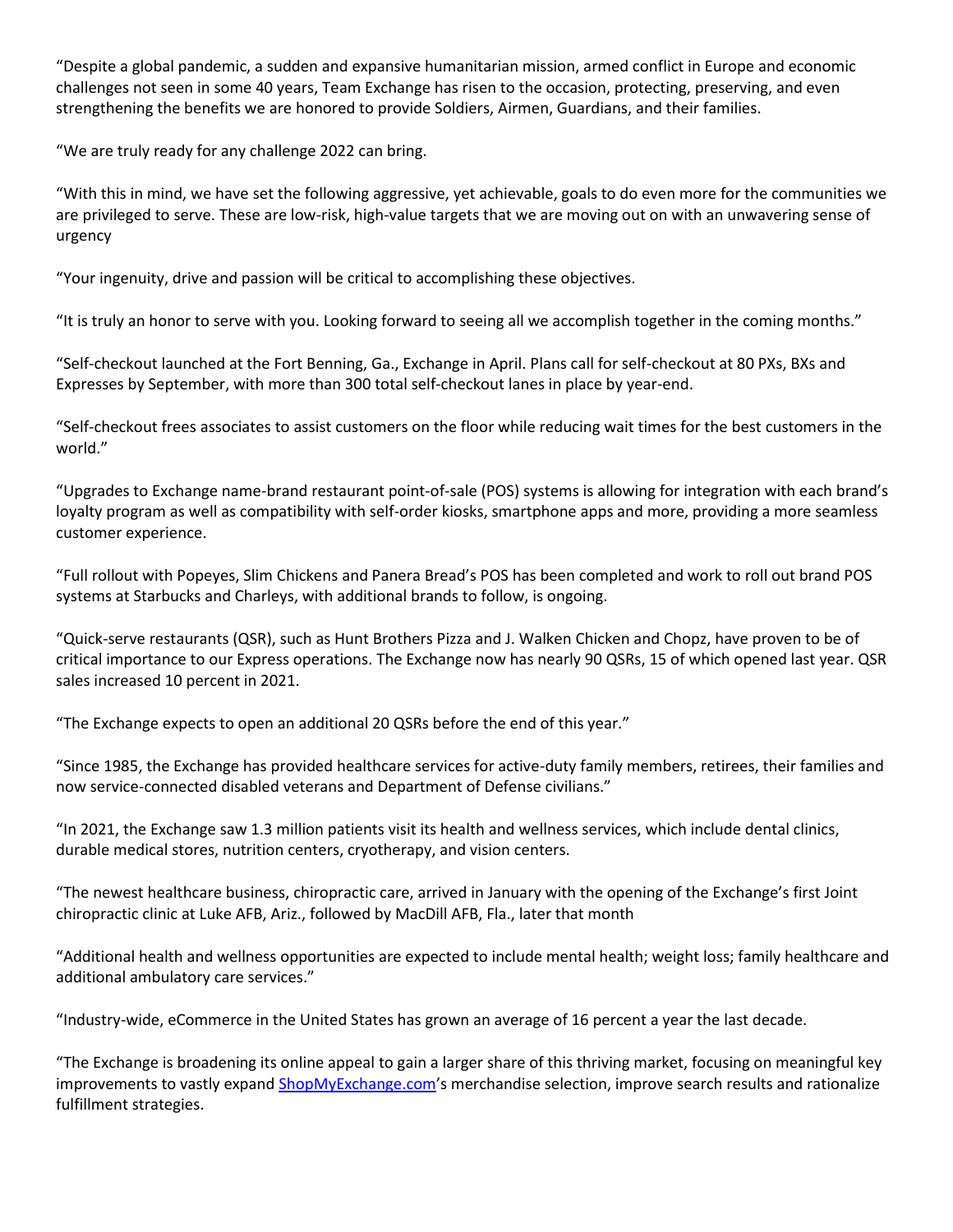"Very soon, the Exchange's online merchandise selection will expand beyond products carried within PXs and BXs. Store associates will play a key role in assisting shoppers in finding the items they want on [ShopMyExchange.com](https://protection.greathorn.com/services/v2/lookupUrl/5efbd002-2706-4f88-a9dc-965b0cb207cc/616/8f8ec720601d17f01053b546f56736dcc83cf699) to provide a true multi-channel shopping experience.

"Recent merchandise expansions have already added 28 percent, or 47,000 items, to our 2021 eCommerce portfolio.

"Recently added vendors include ultimate sports apparel and fan gear partner Fanatics; footwear, apparel and accessories brand Ariat; private label apparel supplier Fifth Sun; and outdoor product and climbing gear wholesaler Liberty Mountain, with many more to come in the near future."

"The Exchange Credit Program is pursuing a change to how Military Star transactions are processed to offer seamless integration and acceptance across the entire military resale community, partners and selected third-party vendors.

"Today, we utilize our internal, closed-loop environment for processing transactions. In the future, we will partner with an industry leader to leverage their network.

"The current process has served us well for many years, but

has limitations that demand both a financial and resource commitment from our business partners to integrate their POS or invest in a separate device to enable Military Star acceptance.

"As the overall Exchange footprint expands with name-brand food operations, healthcare services, mobile delivery options and new eCommerce partnerships, an easier integration method is needed.

"As the expansion project moves forward, we will simultaneously be analyzing and exploring options to refresh and redesign the current Military Star rewards program.

"Current benefits and rewards features will be evaluated from a consumer engagement and financial perspective, along with research to identify potential new features.

"The team will prepare a recommendation for how Military Star should employ rewards going forward."

"Together, we navigated the pandemic without layoffs or furloughs. This is an amazing accomplishment that reflects our collective commitment to family serving family.

"Sound business practices that reflect current realities remain at the forefront of our efforts to deliver strong earned benefits to those who serve and have served.

"We remain fully focused on driving efficiencies at the headquarters level while ensuring we have the people and resources in place to appropriately support our store and distribution center (DC) teams.

"While the recent minimum wage increase has further strengthened our industry-leading compensation package, corresponding cost increases necessitate a higher level of productivity to allow the Exchange to remain competitive.

"Our collective focus on delighting the customers we are privileged to serve will ensure the wage increases are a strategic advantage."

"Team Exchange is setting the bar high — no one brings more drive, passion, and purpose to serving those who serve.

"Thank you for all you do to keep the Exchange benefit strong for service members, veterans, retirees, and their families, as well as the Coast Guard and DoD civilians we welcomed home during the past year.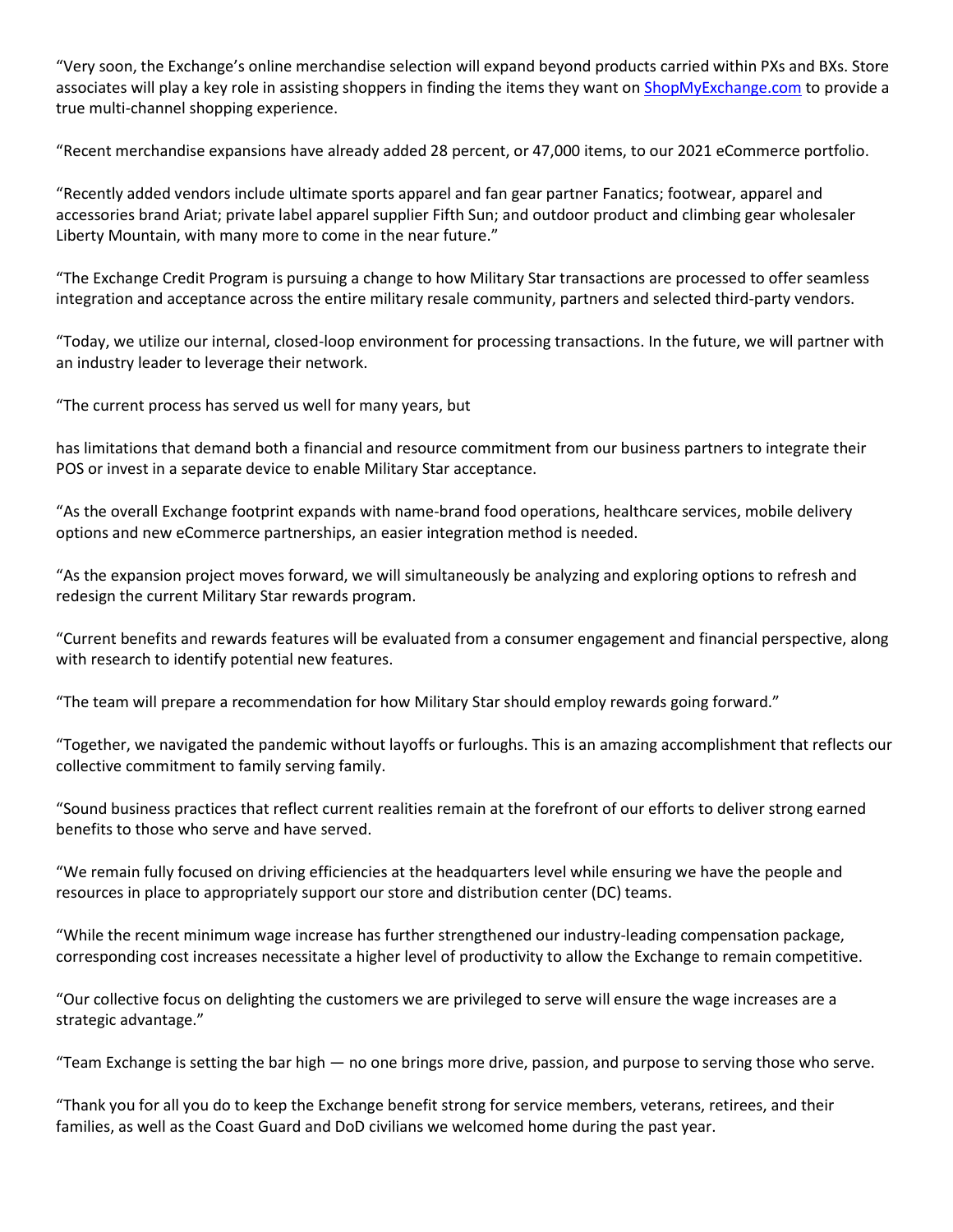**DeCA seeking BOGO offers.** DeCA promotions needs 2 more offers for DP 12 2022. We are also still looking for additional offers for all upcoming DP's starting with 13. Tita Kalua'u Business Management Specialist. [Tita.Kalua'u@deca.mil](mailto:Tita.Kalua) 804-734-8000 ext. 52879

#### **DeCA Shelf stocking solicitations:**

#### *Camp LeJeune*

[https://sam.gov/opp/a4b3a70316f24ba0a4000f95ef8c550c/view](https://protection.greathorn.com/services/v2/lookupUrl/c429ed92-1863-4000-939b-282ee3f5454d/616/8f8ec720601d17f01053b546f56736dcc83cf699)

#### *Kaneohoe*

[https://sam.gov/opp/2d555519be2040c581855768fe4b58ea/view](https://protection.greathorn.com/services/v2/lookupUrl/322de5c5-12e2-4f19-ba7c-f0582e9672ea/616/8f8ec720601d17f01053b546f56736dcc83cf699)

#### *AF Academy*

#### [https://sam.gov/opp/9b325cf2d2ce4295933a990acca61f3c/view](https://protection.greathorn.com/services/v2/lookupUrl/43a97114-7653-4066-89fa-1a448b7f1e60/616/8f8ec720601d17f01053b546f56736dcc83cf699)

**Major Aerie AAFES expansion.** The Army & Air Force Exchange Service is upgrading its women's clothing selection with the addition of Aerie at [ShopMyExchange.com](https://protection.greathorn.com/services/v2/lookupUrl/5efbd002-2706-4f88-a9dc-965b0cb207cc/616/8f8ec720601d17f01053b546f56736dcc83cf699) and select PXs and BXs.

Aerie will be available, tax-free and at military exclusive prices, at the Fort Hood PX and worldwide on [ShopMyExchange.com](https://protection.greathorn.com/services/v2/lookupUrl/5efbd002-2706-4f88-a9dc-965b0cb207cc/616/8f8ec720601d17f01053b546f56736dcc83cf699) starting May 20.

#### **Additional Exchange locations that will feature products from Aerie in the coming months include:**

- Joint Base San Antonio-Lackland
- Joint Base Lewis-McChord
- Joint Base San Antonio-Fort Sam Houston
- Nellis AFB
- MacDill AFB
- Fort Belvoir
- Fort Benning
- Fort Bliss
- Fort Bragg
- Fort Campbell
- Fort Carson
- Fort Lee
- Fort Leonard Wood
- Fort Meade

"The Exchange is making aggressive updates to further maximize the tax and price savings only found at the PX, BX or [ShopMyExchange.com](https://protection.greathorn.com/services/v2/lookupUrl/5efbd002-2706-4f88-a9dc-965b0cb207cc/616/8f8ec720601d17f01053b546f56736dcc83cf699)," said Exchange Director/CEO Tom Shull. "A sustained focus on onboarding even more highquality and trusted brands is truly transforming the hard-earned Exchange benefit." After the initial launch, Aerie will be added to an additional 31 Exchange PXs and BXs throughout 2022.

**Tyndall AFB re-build.** It's been more than three-and-a-half years since [Hurricane Michael pummeled Tyndall Air Force](https://protection.greathorn.com/services/v2/lookupUrl/d7a31c73-6bc3-4831-be95-d4273f049467/616/8f8ec720601d17f01053b546f56736dcc83cf699)  [Base, Fla.,](https://protection.greathorn.com/services/v2/lookupUrl/d7a31c73-6bc3-4831-be95-d4273f049467/616/8f8ec720601d17f01053b546f56736dcc83cf699) severely damaging or destroying 95 percent of the base's 1,300 structures.

On May 10, the base took a major step in its long build back to become the "[Base of the Future](https://protection.greathorn.com/services/v2/lookupUrl/4ce96c3e-d574-49de-8bee-99a0ee6dc320/616/8f8ec720601d17f01053b546f56736dcc83cf699)" with the awarding of a \$532 million military construction contract.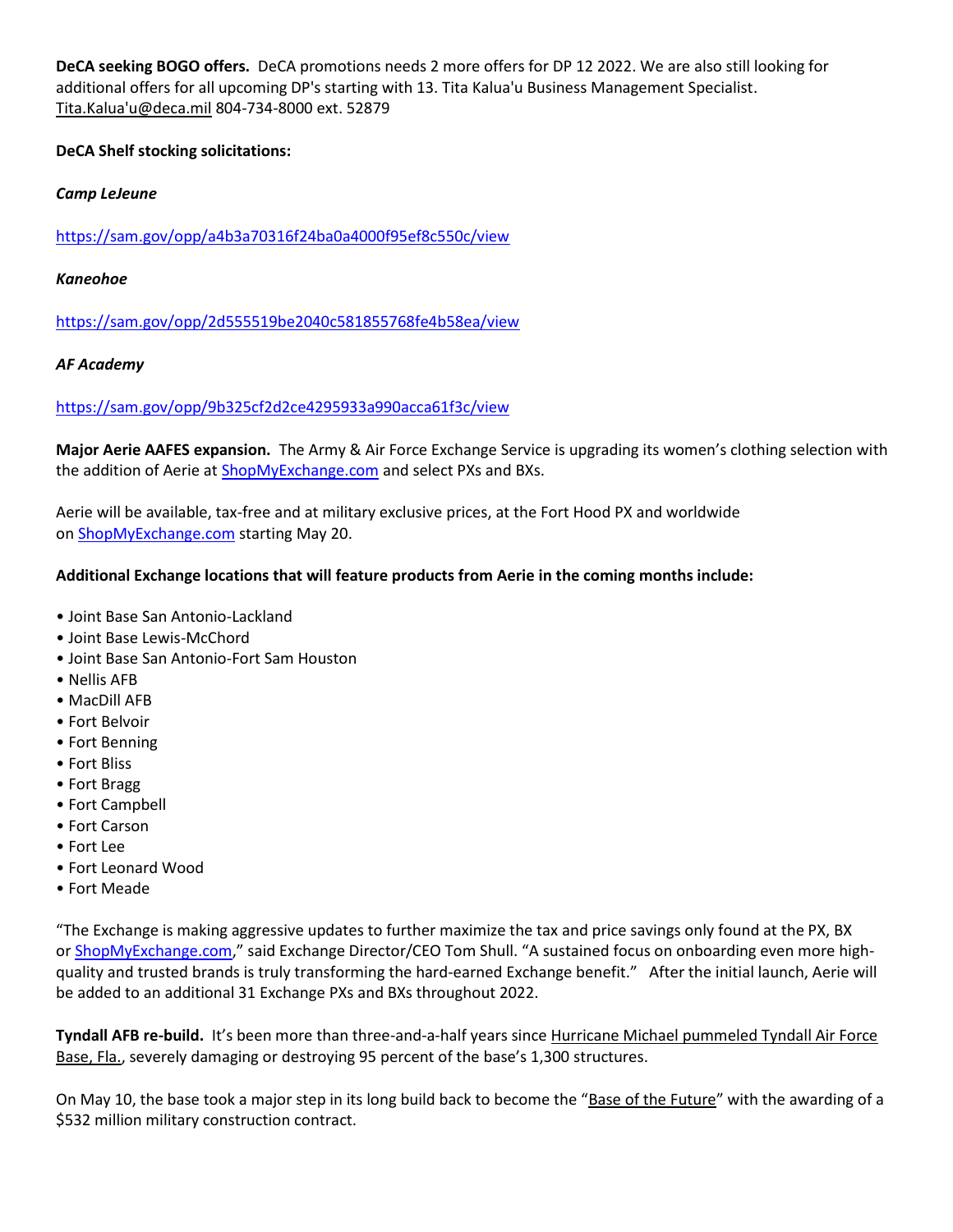Including contingencies and contract oversight, the contract's total cost is \$604 million, [the Air Force said in a release,](https://protection.greathorn.com/services/v2/lookupUrl/6f990b8f-0c4c-4467-979a-570624ccc90b/616/8f8ec720601d17f01053b546f56736dcc83cf699) making it the largest military construction contract on record in the Air Force database, which dates to 2008.

# **Those hundreds of millions of dollars will go toward 11 projects to support the flight line for Tyndall's F-35s, including:**

- Three aircraft maintenance unit hangars
- Maintenance fuel cell hangar
- Weapons load training hangar
- Group headquarters
- Squadron maintenance complex
- Flight simulator facility
- Corrosion control facility
- Parking apron
- Aircraft support equipment storage

The U.S. Army Corps of Engineers awarded the contract to Hensel Phelps, a Colorado-based construction company that ranks as [one of the nation's biggest construction contractors](https://protection.greathorn.com/services/v2/lookupUrl/ea561739-cb48-4383-b7b6-2127105b9e4c/616/8f8ec720601d17f01053b546f56736dcc83cf699). The Army Corps of Engineers is partnering with the Air Force Civil Engineer Center's Natural Disaster Recovery Division in the reconstruction.

**U.S. Military eastern Europe station in flux.** The Baltic states and Poland are asking for a significantly expanded military presence on their soil and new capabilities such as antiaircraft defense that could make it far harder for Russia to invade.

"We have to reflect the security concerns by the allies that are most exposed," Czech Deputy Defense Minister Jan Havranek said in an interview. His country has volunteered to lead a new NATO battalion in neighboring Slovakia, which is newly vulnerable because it shares a border with Ukraine. The NATO posture "needs to be scalable and tailored to the current security situation," he said.

Eastern European countries including the Baltic states and Poland envision large NATO troop detachments, including tens of thousands of troops and "enabler" units that would provide air defenses and other protections. Under the Baltic plan, a full division of troops would not be permanently stationed in each country, but their equipment would be positioned there in advance and NATO would assign thousands of additional forces to be on standby for each country in case of a crisis. Only roughly a brigade of NATO troops — about 6,000 troops — would be on the ground in each nation on an ongoing basis, up from about 2,000 before February, according to the proposal reviewed by The Post.

Poland is hosting more than 10,000 American troops, up from a prewar presence of 4,500, and would like to see even more stationed there going forward. U.S. officials say there is broad agreement across NATO that Eastern-flank nations should not be asked to endure an invasion until alliance reinforcements can arrive. But they see the permanent stationing of large numbers of NATO troops in the east as expensive and unwieldy, preferring instead to establish conditions — including positioning of equipment in advance, preselection of naval units, and a new command structure — that would allow NATO to rapidly scale up, potentially to the numbers envisioned by the most vulnerable member states.

Gen. Mark A. Milley, chairman of the Joint Chiefs of Staff, [told lawmakers last month](https://protection.greathorn.com/services/v2/lookupUrl/d87abc4a-d11f-4526-80ae-d9922c6e2ba3/616/8f8ec720601d17f01053b546f56736dcc83cf699) that he favored establishing permanent bases with temporarily deployed troops in Eastern Europe, "so you get the effect of permanence" without having to bear the costs of relocating families as part of longer deployments.

The Biden administration has already increased its troop footprint in Europe from about 60,000 to more than 100,000 in response to Russia's buildup and assault on Ukraine, but many of those troops are living in conditions unsustainable for longer missions, sleeping on cots in makeshift barracks.

Eastern European countries are also pushing for NATO to officially abandon the NATO-Russia Founding Act, a 1997 agreement that limited permanent alliance deployments east of Germany in exchange for a Russian commitment to maintain peace. Most alliance officials agree the pact is void not only because of Russia's invasion of Ukraine but because the Kremlin has stationed Russian troops in Belarus, within easy menacing distance of Vilnius, the Lithuanian capital.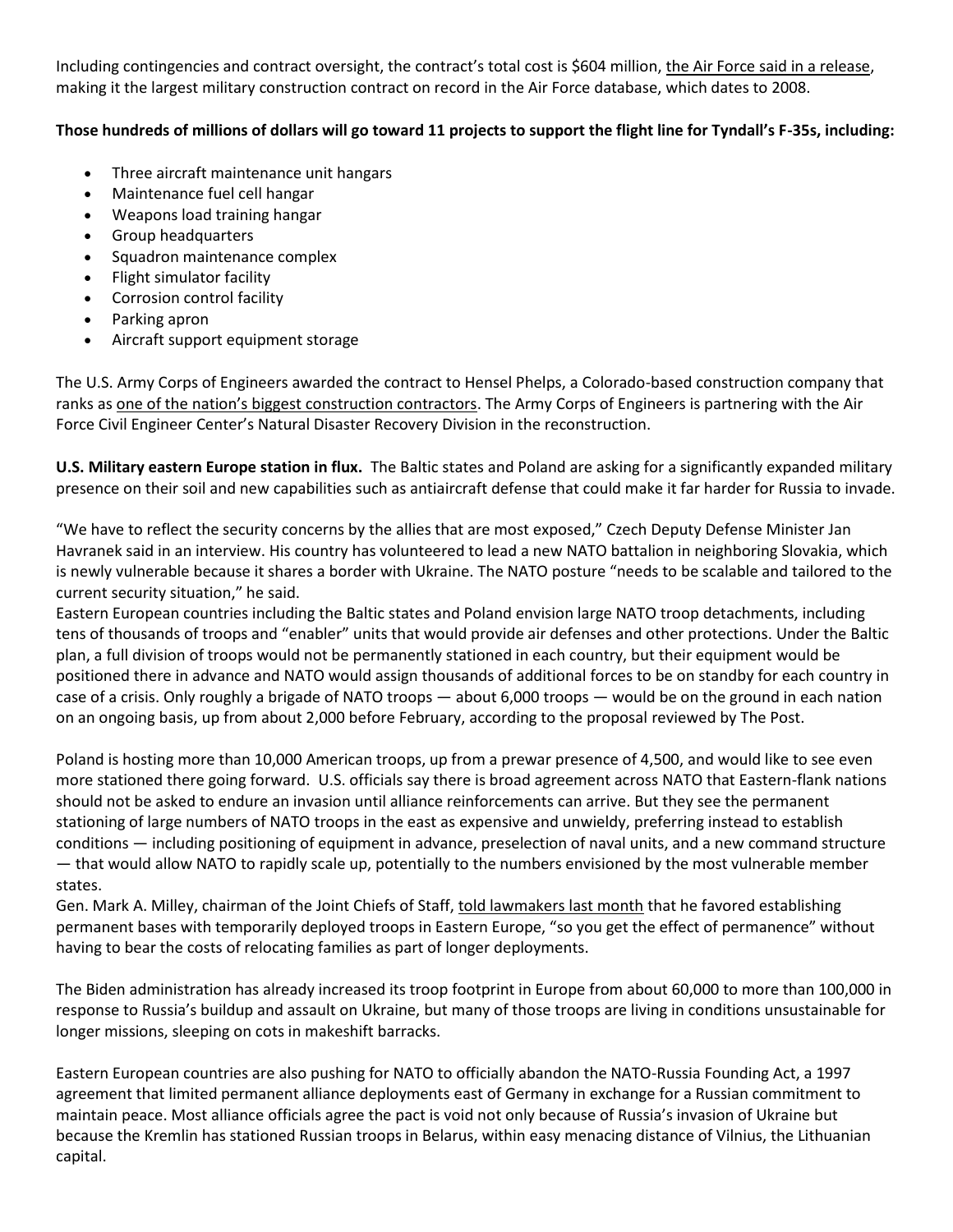Ivo Daalder, a former U.S. ambassador to NATO who now heads the Chicago Council on Global Affairs, said the accession of Finland and Sweden could significantly boost alliance security in Northern Europe, injecting a new element into discussions as the Baltic countries and other members in Eastern Europe push their deterrence requests. Daalder said he thought NATO leaders meeting in Madrid would probably issue a more general statement committing to strengthening deterrence and defense infrastructure in Eastern Europe, which would then be followed by debates about the details and specific troop allocations.

He noted that even a promise to develop better rail links and other infrastructure that could help NATO respond quickly in an emergency would be a significant step. "I think there's going to be a fundamental commitment to significantly enhance the NATO presence on the eastern flank," he said, including air, land, and sea assets. "That's important because NATO has never said that. It's a huge change in NATO policy."

**Spartan/Door Dash deal.** SpartanNash announced a multipart deal with DoorDash that incorporates the delivery company as an e-commerce partner, service provider and distribution client. Under the deal, DoorDash will provide ondemand grocery delivery from more than 100 SpartanNash owned stores as well as become a delivery and e-commerce services option for the grocery company's network of 2,100 independent retailer customers. SpartanNash will also serve as a distributor to DoorDash's online convenience store, DashMart, beginning in New York City and expanding to additional locations later. SpartanNash is adding DoorDash as a partner across the various facets of its business as both companies look to reach more customers with home delivery.

The deal adds another delivery option for shoppers of SpartanNash's retail stores. Those stores, which include locations under the Family Fare, Martin's Super Markets and D&W Fresh Market banners, already offer delivery through Instacart. In addition, the company [has its own delivery services,](https://protection.greathorn.com/services/v2/lookupUrl/5098af2e-e665-4074-b918-bdc7a4911a9f/616/8f8ec720601d17f01053b546f56736dcc83cf699) Fast Lane and Groceries to Go, that utilize store workers to fill orders and then rely on multiple last-mile delivery companies to ferry those orders to shoppers' doorsteps. SpartanNash is also adding DoorDash as a service option for the hundreds of independent grocers it counts as distribution customers. Those retailers will be able to list their assortments on DoorDash's marketplace app and website. They will also have access to DoorDash Drive, the e-commerce company's white-label delivery service.

"SpartanNash's rapid innovation and digital platform expansion are part of our overarching omni-channel growth strategy," SpartanNash Executive Vice President and Chief Strategy Officer Masiar Tayebi said in a statement. "Our partnership with DoorDash cuts across the full food value chain and signifies another important milestone in our journey to better serve our customers as their needs evolve."

**AAFES Europe Region fosters German working relationships.** ALA's Larry Lapka reports. Under agreements between the U.S. and the Federal Republic of Germany, U.S. Forces entities employing German local national associates must establish and maintain works councils. The works councils serve as an advocate for employees and consultative partner for management.

Recently, AAFES Europe, Southwest Asia and Africa Region leadership thanked the region's German District Works Council (DWC) for their service as the council's four-year term ended.

After the final joint meeting council, Lt. Col. Garrett Bruening, Exchange Europe management representative to the DWC, expressed his appreciation on behalf of the Exchange Europe

Region leadership and presented DWC Chairman Bianca Hotopp-Büllesfeld with an Exchange Europe Region coin.

"Works councils serve as an important bridge between management and German local national associates," Bruening said. "This council's term for the last four years has been especially challenging with the COVID pandemic and now the war in Ukraine.

"We appreciate their flexibility in executing their function and their counsel as we navigated those and more challenges."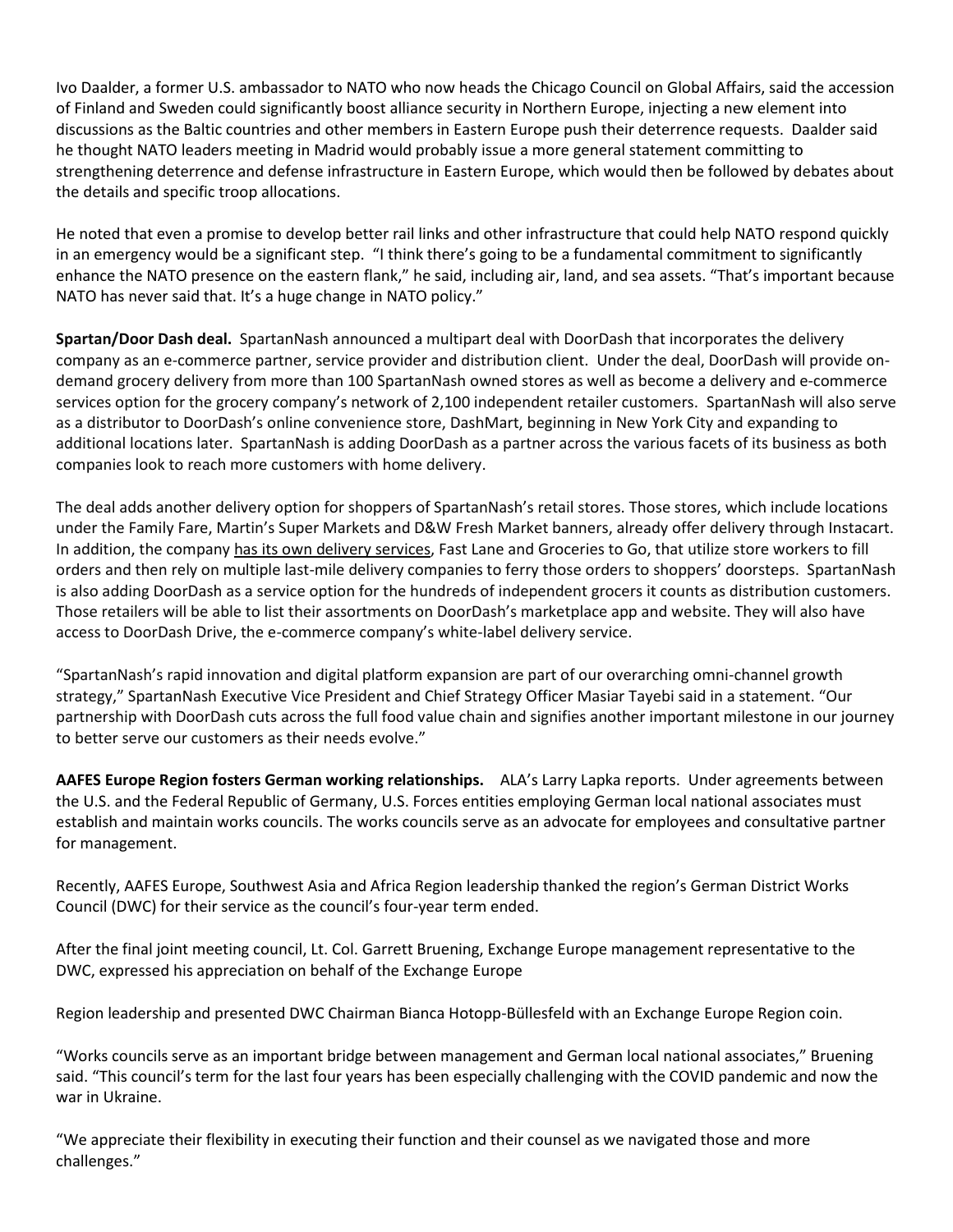The DWC performs this function at the region level, representing nearly 1,400 German local national associates to region leadership.

"Works councils give voice to associate concerns, ensure employment practices follow the law, and help management understand issues from an associate's perspective," Hotopp-Büllesfeld said.

"Through good cooperation, we've helped address issues in the work center, provided German local national associates services through the Employee Assistance Program and raised concerns about COVID mitigation measures that led to improvements."

**Military recruiting difficulties.** Only about one-quarter of young Americans are even eligible for service these days, a shrinking pool limited by an increasing number of potential recruits who are overweight or are screened out due to minor criminal infractions, including the use of recreational drugs such as marijuana. But what had been a slow-moving trend is reaching crisis levels, as a highly competitive job market converges with a mass of troops leaving as the coronavirus pandemic subsides, alarming military planners.

"Not two years into a pandemic, and we have warning lights flashing," Maj. Gen. Ed Thomas, the Air Force Recruiting Service commander, [wrote in a memo --](https://protection.greathorn.com/services/v2/lookupUrl/d5432626-01c7-41cc-b7b5-7ab253b3fbee/616/8f8ec720601d17f01053b546f56736dcc83cf699) leaked in January -- about the headwinds his team faces.

For now, the services are leaning on record-level enlistment and retention bonuses meant to attract and keep America's military staffed and ready -- bonuses that continue to climb, the Military Times reported.

In an interview with [Military.com](https://protection.greathorn.com/services/v2/lookupUrl/ac8e7183-8182-4c7c-b298-1abf8d44161b/616/8f8ec720601d17f01053b546f56736dcc83cf699) last month, Thomas didn't mince words. He knows he is competing against the private sector to hire people, from technology giants to regional gas stations.

"If you want to work at Buc-ee's along I-35 in Texas, you can do it for [a] \$25-an-hour starting salary," Thomas said. "You can start at Target for \$29 an hour with educational benefits. So, you start looking at the competition: Starbucks, Google, Amazon. The battle for talent amidst this current labor shortage is intense."

Paired with those competitive offers for workers are a large number of service members retiring, some having delayed leaving the ranks during a pandemic that saw huge instability in the job market.

The pandemic economy has placed private-sector workers in the driver's seat, pushing employers to offer more lucrative incentives such as better benefits, flexible work-from-home schedules, or massive signing bonuses to make hires. That is putting major pressure on the military as it tries to attract recruits who may be considering the civilian job market.

It's all been complicated by the military's myriad of other difficulties getting new troops in the door, such as recruiting efforts quashed by the pandemic, a shrinking pool of eligible recruits, and social media silos complicating advertising. And amid public scandals, such as the 2020 murder of Vanessa Guillén and suicides on the aircraft carrier USS George [Washington,](https://protection.greathorn.com/services/v2/lookupUrl/216a1ed9-abbd-46cb-9de0-1fdf80f8b8ae/616/8f8ec720601d17f01053b546f56736dcc83cf699) military service may seem like a less attractive choice for young Americans.

"This is arguably the most challenging recruiting year since the inception of the all-volunteer force," Lt. Gen. David Ottignon, the [Marine Corps](https://protection.greathorn.com/services/v2/lookupUrl/27dd8826-203e-41ef-b4aa-cdd952def4c6/616/8f8ec720601d17f01053b546f56736dcc83cf699) officer in charge of manpower, told the Senate during a public hearing April 27.

"We're in a search for talent just like corporate America and other businesses; almost everyone has the same issue the military does right now," Maj. Gen. Kevin Vereen, head of U.S. Army Recruiting Command, told [Military.com.](https://protection.greathorn.com/services/v2/lookupUrl/ac8e7183-8182-4c7c-b298-1abf8d44161b/616/8f8ec720601d17f01053b546f56736dcc83cf699) "We're trying to match incentives for what resonates. For example, financial incentives. Nobody wants to be in debt, so we're offering sign-up bonuses at a historic rate.

"We've never offered \$50,000 to join the Army," he added.

The military's difficulties attracting recruits go far beyond making the right bonus offer. The forces working against recruiting increased during the grinding global pandemic -- lockdowns kept recruiters home and young Americans are refusing vaccines, for example -- and are also rooted in longer-term societal shifts in physical fitness and communication.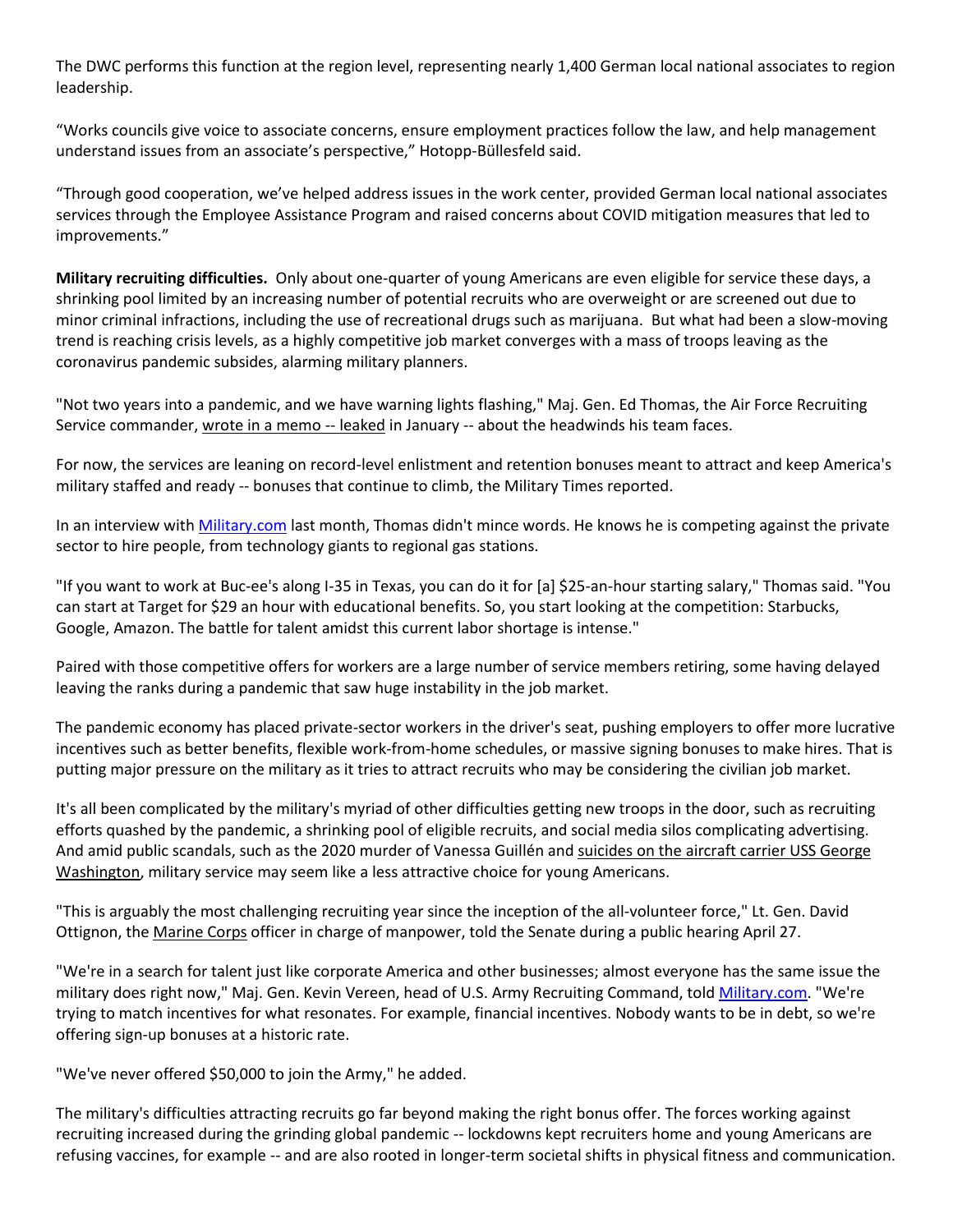"The aggregate effects of two years of COVID is that is two years of not being in high school classrooms, two years of not having air shows and major public events like being in those public spaces, where our potential applicants or potential recruits are getting personal exposure, face-to-face relationships with military recruiters," Thomas said.

Only about 40% of Americans who are of prime recruiting age are vaccinated against the virus. Outright refusal to get the shot immediately precludes joining the force and short-circuits any pitch from recruiters. COVID vaccines are among at least a dozen inoculations mandated by the Defense Department.

"Seventeen-to-24-year-olds are not getting vaccinated, and those [are] people we aren't having a conversation with," Vereen said.

Even when potential recruits are interested and big bonuses motivate them to sign on the dotted line, only about 23% of young Americans are even eligible for service.

Past legal run-ins or a drug history prevent potential recruits from joining, and more and more Americans are overweight. [According to the Centers for Disease Control and Prevention,](https://protection.greathorn.com/services/v2/lookupUrl/9cebdeb8-1e5b-440d-b054-ff2f09c69953/616/8f8ec720601d17f01053b546f56736dcc83cf699) 40% of adults aged 20 to 39 are obese. That problem has been [deemed a national security risk by some](https://protection.greathorn.com/services/v2/lookupUrl/aae832df-f92d-42ed-abf2-19fe7dd190c0/616/8f8ec720601d17f01053b546f56736dcc83cf699) because it causes an increasingly shallow pool of potential recruits.

The confluence of challenges has others loudly alerting the public that there's a problem.

Sen. Thom Tillis, R-N.C., the ranking member of the Senate Armed Services Committee personnel panel, says the military is on the cusp of a recruiting crisis.

"To put it bluntly, I am worried we are now in the early days of a long-term threat to the all-volunteer force. [There is] a small and declining number of Americans who are eligible and interested in military service," Tillis said during an April 27 hearing.

He added that "every single metric tracking the military recruiting environment is going in the wrong direction." Just 8% of young Americans have seriously considered joining the military, while only 23% are eligible to enlist, according to Tillis.

**New Defense Industrial Policy chief.** U.S. President Joe Biden plans to nominate Laura Taylor-Kale, an Obama administration trade official, as the Pentagon's industrial policy chief, the White House announced Friday. Taylor-Kale, if confirmed by the Senate as assistant secretary of defense for industrial base policy, would step into the role as the industry is facing supply chain and workforce challenges in the wake of the COVID-19 pandemic.

ALA works with the DoD's Industrial Policy office on several initiatives related to the supply chain and food service programs.

**Pentagon deploying 10,500 troops in the coming months to replace military units that were rapidly deployed to Europe to bolster NATO's eastern edge after Russia invaded Ukraine in February.** "The deployments are one-for-one unit replacements, which will leave our overall force posture in the region — approximately 100,000 — unchanged," Pentagon spokesman John Kirby told reporters Friday afternoon. "The units being replaced will return to their home station following an appropriate turnover of responsibilities." The turnovers are expected to continue through the summer months. Of note, the 101st Airborne Division headquarters, out of Fort Campbell, Kentucky, will replace the 82nd Airborne Division headquarters.

Russian President Vladimir Putin's [invasion of Ukraine](https://protection.greathorn.com/services/v2/lookupUrl/dd942b9d-01c2-4556-9ccb-86096d8ac936/616/8f8ec720601d17f01053b546f56736dcc83cf699) has ignited debate over [how many U.S. troops](https://protection.greathorn.com/services/v2/lookupUrl/50b1552b-2be4-4c57-89d5-29de9713e82f/616/8f8ec720601d17f01053b546f56736dcc83cf699) should be [permanently stationed](https://protection.greathorn.com/services/v2/lookupUrl/c6d88cd8-dfa4-446f-831d-2c7db068a846/616/8f8ec720601d17f01053b546f56736dcc83cf699) in Europe and even whether new bases should be established. But Kirby had no update Friday on whether any of the additional troops dispatched to countries like Poland, Romania and Germany in recent months foreshadowed a permanent presence.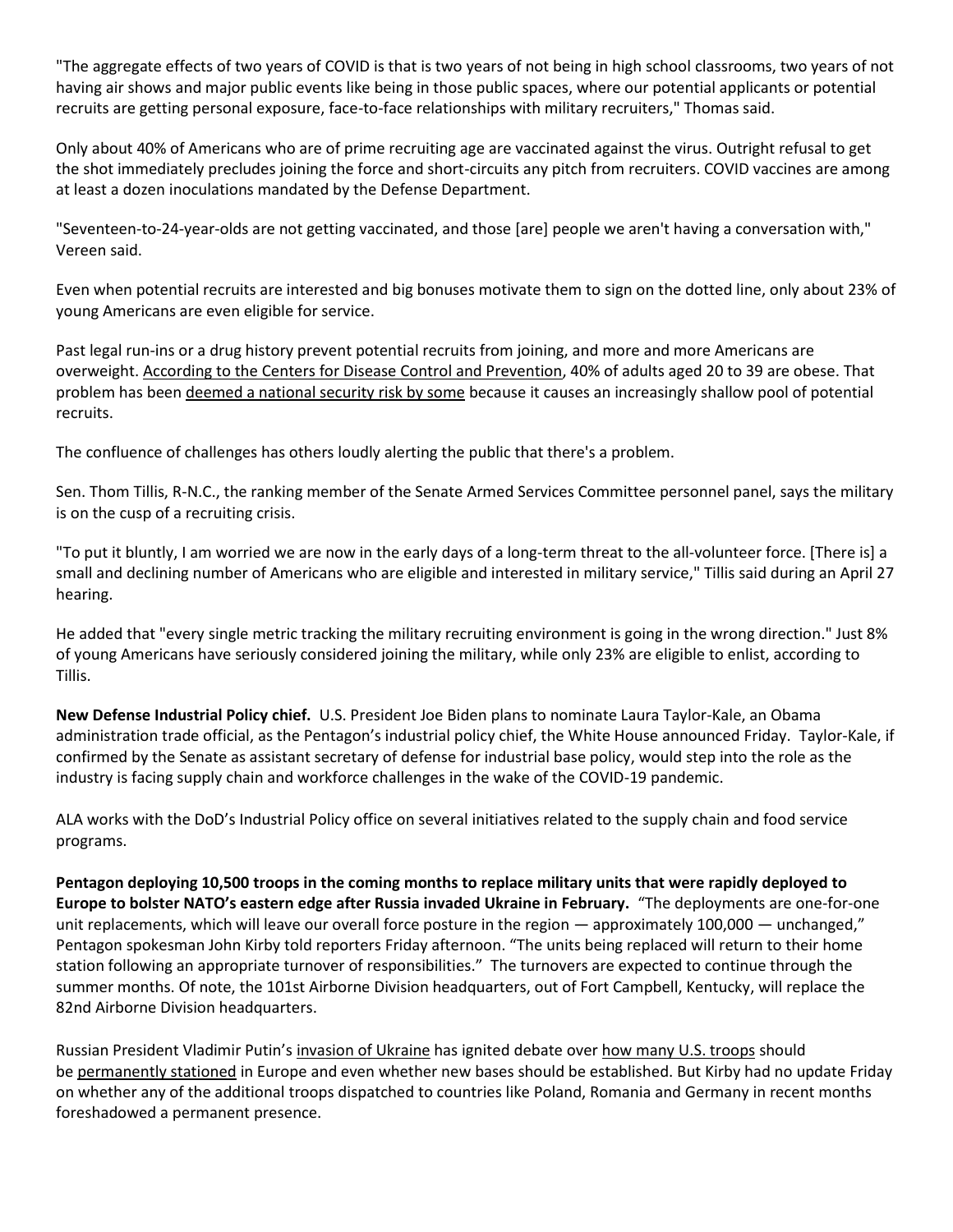about 80,000 U.S. troops were in Europe, either on permanent bases or rotating through to train with NATO allies. Some countries, like Lithuania, have sought a more concrete U.S. military presence to beef up security after Russia's invasion of Ukraine.

"My advice would be to create permanent bases, but don't permanently station," Army Gen. Mark Milley, chairman of the Joint Chiefs of Staff, told the House Armed Services Committee in early April. "So, you get the effect of permanence by rotational forces cycling through permanent bases."

"And I believe that a lot of our European allies … they are very, very willing to establish permanent bases," Milley added. "They'll build them, they'll pay for them, etc."

The 101st Airborne Division's 2nd Infantry Brigade will replace the 3rd Infantry Brigade from the 82nd Airborne Division. That turnover alone will involve about 4,200 soldiers.

Another 4,200 soldiers from 3rd Armored Brigade, 1st Cavalry Division, out of Fort Hood, Texas, will replace the 1st Armored Brigade, 3rd Infantry Division, which is returning home to Fort Stewart, Georgia.

Finally, the 1st Armored Division Combat Aviation Brigade, which is stationed at Fort Bliss, Texas, will replace the 1st Air Cavalry Brigade to support the U.S. force commitment to [Atlantic Resolve,](https://protection.greathorn.com/services/v2/lookupUrl/6c5b2abd-4109-471d-9582-01cd85be08ff/616/8f8ec720601d17f01053b546f56736dcc83cf699) a rotational presence that has been ongoing since fighting began in eastern Ukraine's [Donbas region](https://protection.greathorn.com/services/v2/lookupUrl/8b673ac5-d54b-4bac-8722-fe158a265229/616/8f8ec720601d17f01053b546f56736dcc83cf699) in 2014.

**Produce award.** Upper Valley Produce LLC, White River Junction, Vermont, awarded a maximum \$9,750,000 fixed-price indefinite-delivery/indefinite-quantity contract for fresh fruits and vegetables. Using customers are U.S. Department of Agriculture schools.

**DeCA push on vets.** DECA is amping up its program to get more vets to shop. The Department of Defense expanded commissary shopping privileges in the U.S. effective 1 January 2020 as part of the Purple Heart and Disabled Veterans Equal Access Act of 2018, included in the John S. McCain National Defense Authorization Act for Fiscal Year 2019.

# **Access was expanded to include:**

- Veterans with any service-connected disability
- Purple Heart recipients
- Former Prisoners of war, and
- Individuals approved and designated as the primary family caregivers of eligible Veterans under the Department of Veterans Affairs Program of Comprehensive Assistance for Family Caregivers

# **The promotion cites benefits to vets including:**

- Savings exclusive to our shoppers means more savings in your pocket, every time you shop
- Commissary Store Brands with quality equivalent or better than national brands and even greater savings
- Manufacturer coupons like you've never experienced at competitive retailers
- Convenience of online shopping through Commissary CLICK2GO, offering even greater convenience with digital coupons, custom shopping lists, and curbside grocery pick-up
- Dietitian-approved labels and recipes, on-the-go meals, and snacks to help you maintain mission readiness
- A military connection and camaraderie exclusive to eligible patrons and family
- A workforce that understands and values you because they've also served

# **USO and Kroger Join Forces to Bring Mobile Food Programming to Military Community.** The USO –

the leading non-profit organization supporting U.S. service members and their families – has teamed up with Kroger – America's largest grocer – to launch a mobile food programming that will serve local military communities. The initiative kicks off May 16 with a "Stuff the Truck" event at the Chamblee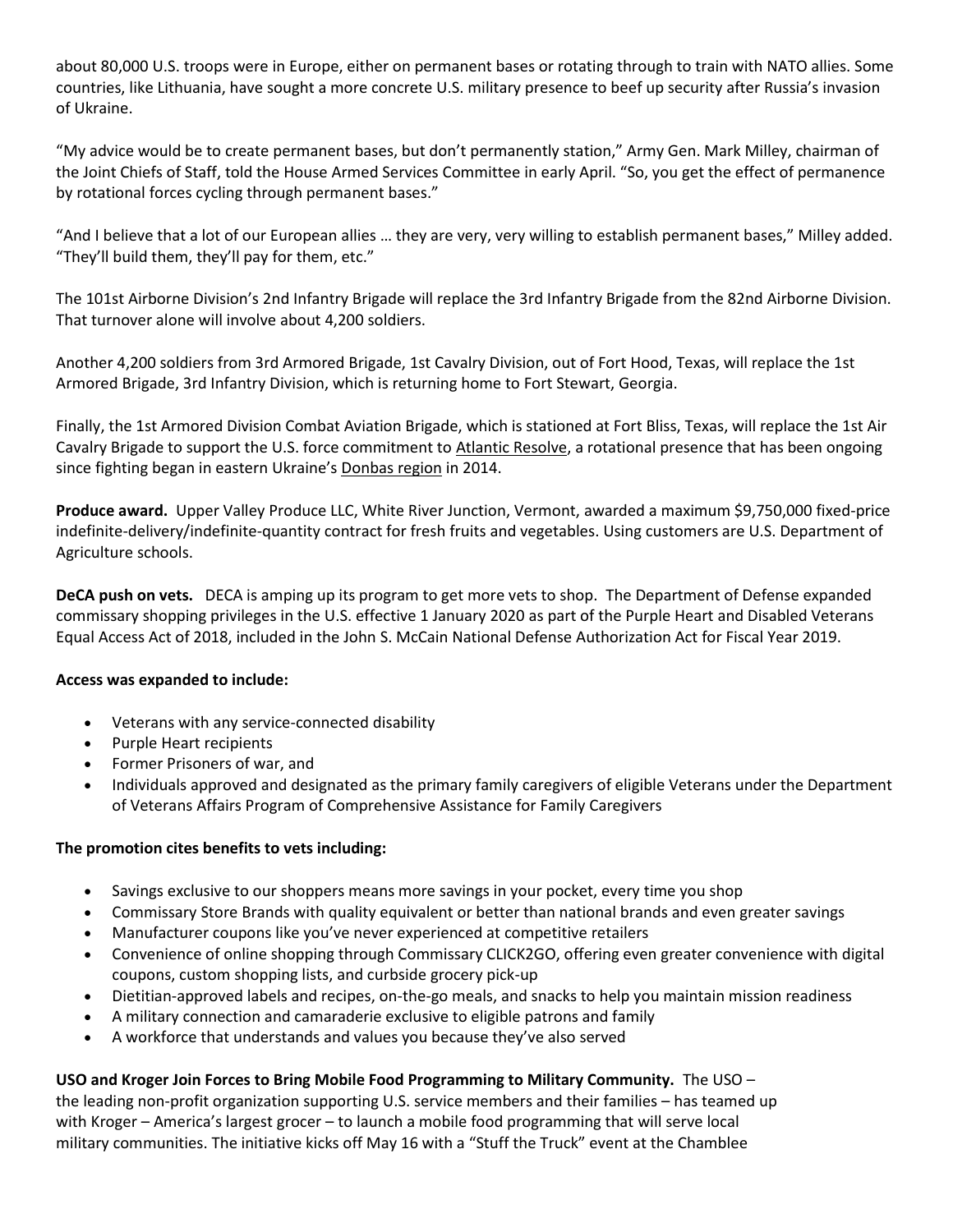Tucker Kroger store in Atlanta, Georgia, and will end at Fort Stewart on May 21, with a meal for family members of forward deployed service members.

"The USO is proud to uplift the U.S. military community with the help of our partner Kroger," said Brian Cowart, Chief Development and Marketing Officer at the USO. "This initiative offers the American people the opportunity to give back to those who have sacrificed for our country and to connect with service members through the joy of food."

Through this partnership, the USO and Kroger will provide nutritious meals to military members and bring them a taste of home, whether they're supporting natural disaster relief, serving in remote locations, or at basic training. Custom cobranded trucks and trailers from the mobile USO fleet will collect donations from local shoppers and deliver food to various military bases.

As part of the event, the public can make donations to "Stuff the Truck." A few recommended products to donate include protein bars, fruit snacks, and to-go peanut butter – all which service members will enjoy.

Starting in Georgia, mobile units will deliver food to our heroes in uniform, stopping to replenish supplies at Kroger stores along the way. Initial locations include Dobbins AFB, Fort Gordon, and Fort Stewart.

"The USO and Kroger have long worked together to support our military service men and women and their families," said Denise Osterhues, Kroger's senior director of sustainability & social Impact. We're introducing three new mobile kitchen units in the next two years to take our partnership to the next level. Together, we'll bring warm meals and taste of home to service members wherever they are – at military installations, providing food at USO centers, or disaster relief services in our communities. This new Kroger-USO mobile kitchen fleet will be at the center of our shared mission to nourish our neighbors."

**AAFES's New Pacific Region Senior Enlisted Advisor.** ALA's Larry Lapka reports. AAFES recently welcomed Army Sgt. Maj. Generose Green as the senior enlisted advisor of its Pacific Region. Green, a native of the Democratic Republic of the Congo, joined the Army in 1998 from Silver Springs, Md. She has served for more than 24 years as a logistical specialist, spending 12 years in Germany.

She has deployed three times, once to Iraq, once to Afghanistan, and a six-month deployment to Germany to provide logistical support for exercises in Europe.

In her new position as senior enlisted advisor, Green is the liaison between the Exchange team and the military community. When she first deployed to Iraq as a staff sergeant, "I remember being a little anxious and not sure of what to expect, but when I saw the little AAFES Shoppette — that really calmed my nerves because it reminded me of home."

**DeCA delivery getting started.** Two San Diego bases are among eight nationwide taking part in a pilot test of a new shop-from-home grocery delivery service for military-connected customers.

U.S. Military Academy graduate Harold Earls IV, 29, was in town last week to check in on commissaries at the Miramar Marine Corps base and Naval Base San Diego at 32nd Street, where he said the service will roll out June 1 for a 90-day trial. His company, YouUp, won the West Coast contract covering three bases, including one in Washington state, the San Diego Union reported.

The idea blossomed when he was stationed at the Army base in Fort Myer, Va., in 2020. Earls was shopping at the local Giant supermarket with his wife, Rachel, and their two young boys.

Why didn't base commissaries make home deliveries like most major grocery stores, Rachel asked.

The Earls were entitled to shop at the commissary, where they could buy groceries at cost. Instead, with little kids and little time, they found themselves relying on a supermarket near their house because it was easier and more convenient.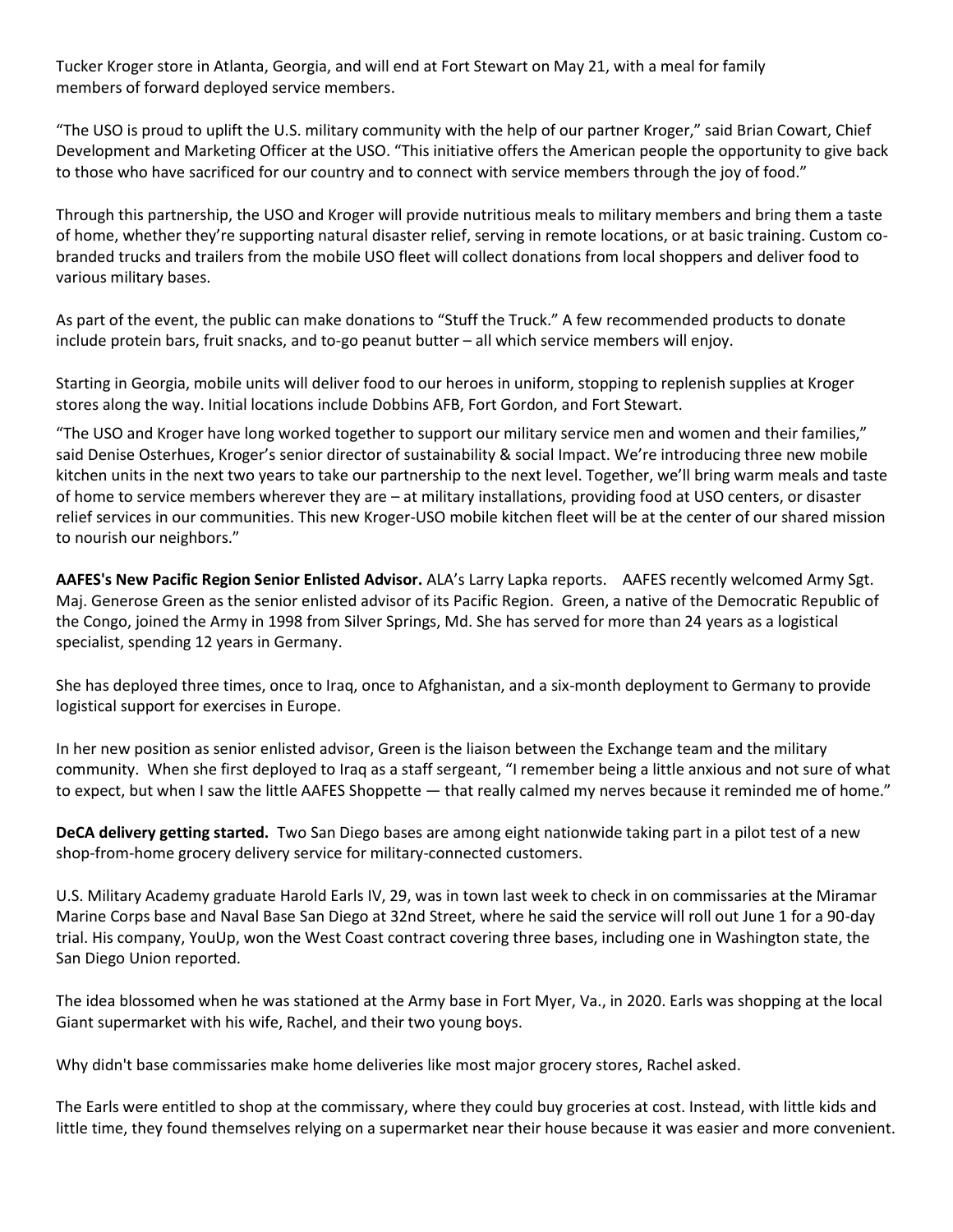The West Point graduate took his wife's complaint to heart upon retiring from active duty.

He enlisted his friend and mentor, Douglas Vercellotti, former chief of staff of Dell Technologies, to help formulate a business plan and assemble a core team of veterans with business experience.

"We were just trying to solve a problem that existed in our own military community," Earls said. "We reached out to the commissaries, and they said they were interested." As it turned out, the U.S. Defense Commissary Agency (DeCA) was formulating a similar e-commerce concept.

Earls' goal was to make shopping more convenient, along with reviving flagging commissary sales, to enable commissary operators to negotiate greater discounts from suppliers and distributors which, in turn, would be passed on to customers.

Commissary groceries are sold at cost by government mandate and not subject to sales tax. The YouUp plan would include the 5 percent fee for the commissary, plus, to cover its operating expenses, a delivery charge of roughly \$4.

Currently, commissary shoppers get a mandated 23.7 percent savings even after the 5 percent commissary use surcharge is deducted.

There is another benefit — the hiring of military spouses (reported to be 22 percent underemployed compared to their civilian counterparts) and veterans with military base access to deliver the groceries.

The website, [www.YouUp.us/Hire,](https://protection.greathorn.com/services/v2/lookupUrl/935b8c3c-ca98-477c-89da-c1c38f25d45b/616/8f8ec720601d17f01053b546f56736dcc83cf699) currently is soliciting applications for deliverers, or carriers, who will be paid \$20 an hour, plus customer tips. Unlike Instacart workers, they don't shop in the store but pick up orders bagged by commissary workers and placed at the curb.

That's because the Defense Commissary Agency began instituting a CLICK2GO online order system with curbside pickup in 2019. The pilot home delivery program is an extension of that service.

Earls said his company is led and staffed by veterans, members of Gold Star families who've lost a loved one on active duty and military spouses.

One of the newly hired carriers is Valerie De Castro, a Camp Pendleton mom with a 9-month-old baby and a toddler, age 4. She heard about the program through a military spouse Facebook group and signed up.

"I have my kids with me all the time," De Castro said. "This is an opportunity to make some money and help support my kids, so they have the opportunities in life I want to give them." A couple of her friends also have applied as carriers.

The program won't just target off-base shoppers. "I know some families living on base who don't own a second car," De Castro said. When a spouse is working, they often ask if anyone can pick up commissary items for them.

Neeley McAllister, a Gold Star widow who lives in Virginia, is in charge of hiring community leaders and drivers for YouUp. She estimates about 50 delivery drivers have been hired so far in San Diego. They are a mix of military spouses, veterans, and military retirees, with about half living on a base.

"Some spouses have been so excited, they've posted about it on their own Facebook pages," said McAllister, who is relying heavily on word-of-mouth, military group social networking and military publications to get out word about the new service.

If the three-month pilot project goes well, Earls foresees the program being rolled out to all 236 commissaries here and abroad, eventually employing as many as 3,000 workers.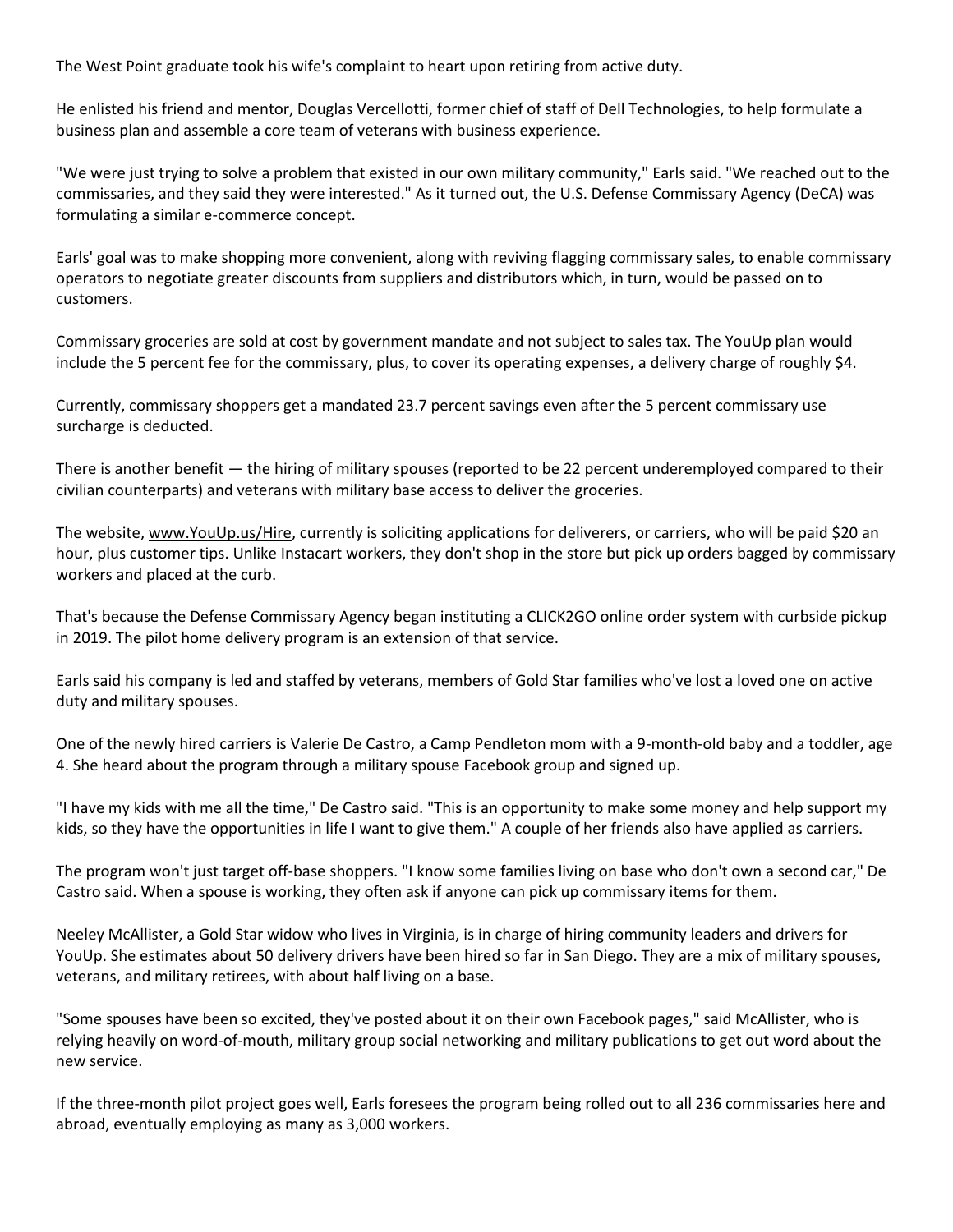This may help stem hemorrhaging commissary sales. Defense Commissary Agency figures show a drop from \$6.09 billion in sales in 2012 to \$4.5 billion in 2019.

Plus, shopping online became a way of life during the pandemic, and delivery services are flourishing.

It's also a long overdue convenience for veterans, disabled vets, widowed spouses, and others.

Ninety percent of commissary-eligible shoppers live off-base, according to the Defense Commissary Agency. Many, especially moms with young children, have neither time nor fortitude to brave the often-long lines for entry.

This also will open the door to many who retain commissary privileges but currently don't have credentials necessary to enter a base.

The delivery service applies only to commissaries, not base exchanges, which sell non-grocery items and already accept online orders for shipping.

The [YouUp.com](https://protection.greathorn.com/services/v2/lookupUrl/41ae9447-8984-4ab0-9bd8-a2deecde03c1/616/8f8ec720601d17f01053b546f56736dcc83cf699) service is being offered only online, although an app may be added. Beginning June 1, same-day delivery will be available within three hours of ordering on Mondays through Fridays.

"We would like to be part of the solution," Earls said.

**Despite sales increases, Target hit hard by high margin item dales drops.** "Throughout the quarter, we faced unexpectedly high costs, driven by a number of factors, resulting in profitability that came in well below our expectations, and well below where we expect to operate over time," Target Chief Executive Brian Cornell told reporters. Target and other retailers had benefited from rising sales of higher-margin goods such as kitchen appliances, television sets and furniture during the pandemic, and profits increased. On Wednesday, the company said earnings for the April quarter were hurt by higher markdown rates and inventory impairments, and lower-than-expected sales in those discretionary categories. Mr. Cornell said customers were buying fewer big items such as bicycles, TVs, and kitchen items than in the past two years. Shoppers are "moving from buying small kitchen appliances and maybe replacing that with gift cards to restaurants and entertainment as they return to a more normalized lifestyle," he said.

The company also experienced freight and transportation costs in the first quarter that were higher-than-expected by hundreds of millions of dollars, and now anticipates freight costs will reach \$1 billion for the year. While the retailer had hoped that volatility would moderate this year, "we don't see conditions improving right away," Cornell said.

"The company remains profitable – and has made bottom-line gains on both 2020 and 2019 – but margins are well below the long-run average, which is a cause for concern and a very notable stumble for a retailer that has long been the poster child for solid retailing," wrote Neil Saunders, managing director at GlobalData, noting the consumer shift away from higher margin goods.

**\$15.50 California minimum wage.** California's minimum wage for all employers will rise to \$15.50 an hour in January, advisors to Gov. Gavin Newsom said Thursday, the first time that rising inflation has triggered a provision of a 6-year-old state law governing automatic pay increases. The announcement came one day before Newsom unveils a revised state budget plan, a new spending proposal for state government that relies on an updated economic forecast and one that will offer rental assistance and cash rebates to struggling Californians. The state's minimum wage for large employers is currently \$15 an hour, with employers that have fewer than 26 workers paying \$14 an hour. Both pay levels went up in January, the presumed final step envisioned by a 2016 state law that gradually increased wages — in most years, by one dollar an hour. Small businesses were given more time to raise their pay.